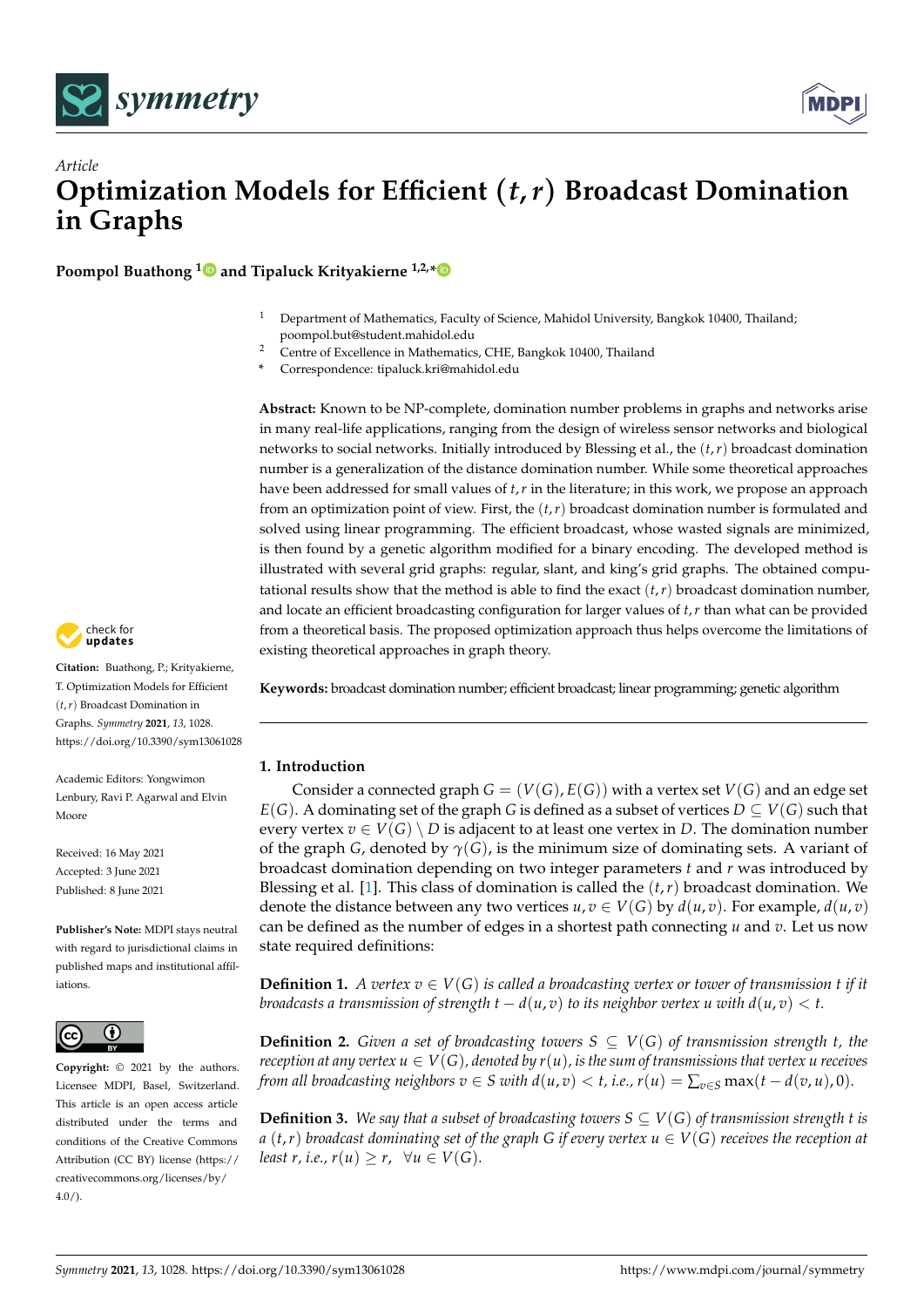<span id="page-1-2"></span>**Definition 4.** *A minimum* (*t*,*r*) *broadcast dominating set is a* (*t*,*r*) *broadcast dominating set of smallest size for a given graph G. The* (*t*,*r*) *broadcast domination number of the graph G, denoted by*  $\gamma(t,r)$ *, is the size of a minimum*  $(t,r)$  *broadcast dominating set.* 

Over the last decade, there have been a few theoretical studies on the  $(t, r)$  broadcast domination problems. This includes, for example, the work by Blessing et al. [\[1\]](#page-16-0) that provided the exact  $(t, r)$  broadcast domination numbers for small grid graphs, and identified upper bounds of the (*t*,*r*) broadcast domination numbers for large grid graphs. Crepeau et al. [\[2\]](#page-16-1) studied the (*t*,*r*) broadcast domination numbers for finite 2-D grid, 3-D tower, slant and lattice graph types. Some studies have also extended the (*t*,*r*) broadcast domination to infinite graphs such as the infinite  $\mathbb{Z}^2$  grid [\[3](#page-16-2)[,4\]](#page-16-3) and a triangular lattice [\[5\]](#page-16-4). While a linear programming model has been applied to obtain some domination parameters, e.g., strong domination, restrained domination and strong restrained domination [\[6\]](#page-16-5), weighted total domination [\[7\]](#page-16-6), double roman domination [\[8\]](#page-16-7), none of these work have applied the method to solve the (*t*,*r*) broadcast domination number.

Through mathematical optimization, our contribution is therefore identifying the  $(t, r)$ broadcast domination numbers for larger-scale graphs for which no solutions are known within the theoretical framework. We apply our proposed method to solve three types of finite grid graphs, namely, regular, slant and king's grid graphs with various values of *t* and *r*. The difference between these graphs is mainly the diagonal edges as shown in Figure [1.](#page-1-0) In addition, an efficient broadcasting configuration will also be specified using a modified genetic algorithm for a binary encoding.

<span id="page-1-0"></span>

**Figure 1.** Types of graphs considered in this work.

The remainder of this paper is structured as follows. Section [2](#page-1-1) presents a mathematical model for the  $(t, r)$  broadcast domination number problems. A description of an efficient broadcast and the optimization framework used to find an efficient broadcasting configuration are detailed in Section [3.](#page-2-0) Numerical experiments and results including some corrections to Blessing et al.'s results presented in [\[1\]](#page-16-0) are discussed in Section [4.](#page-3-0) Finally, Section [5](#page-9-0) gives the limitation of the research work and the future directions.

## <span id="page-1-1"></span>**2. Linear Programming for the** (*t*,*r*) **Broadcast Domination Number**

Consider an  $m \times n$  grid graph. Assigning an index to every vertex  $i = 1, 2, \ldots, mn$  in the graph, we define  $v_i$  as a binary decision variable:  $v_i = 1$  if the vertex *i* is chosen to place a broadcasting tower of transmission  $t$ , and zero otherwise. Let **R** be an  $mn \times mn$  reception matrix whose row *i* column *j* element  $\mathbf{R}_{ij}$  is a reception strength at vertex *i* obtained from a broadcasting tower of transmission strength *t* located at vertex *j*.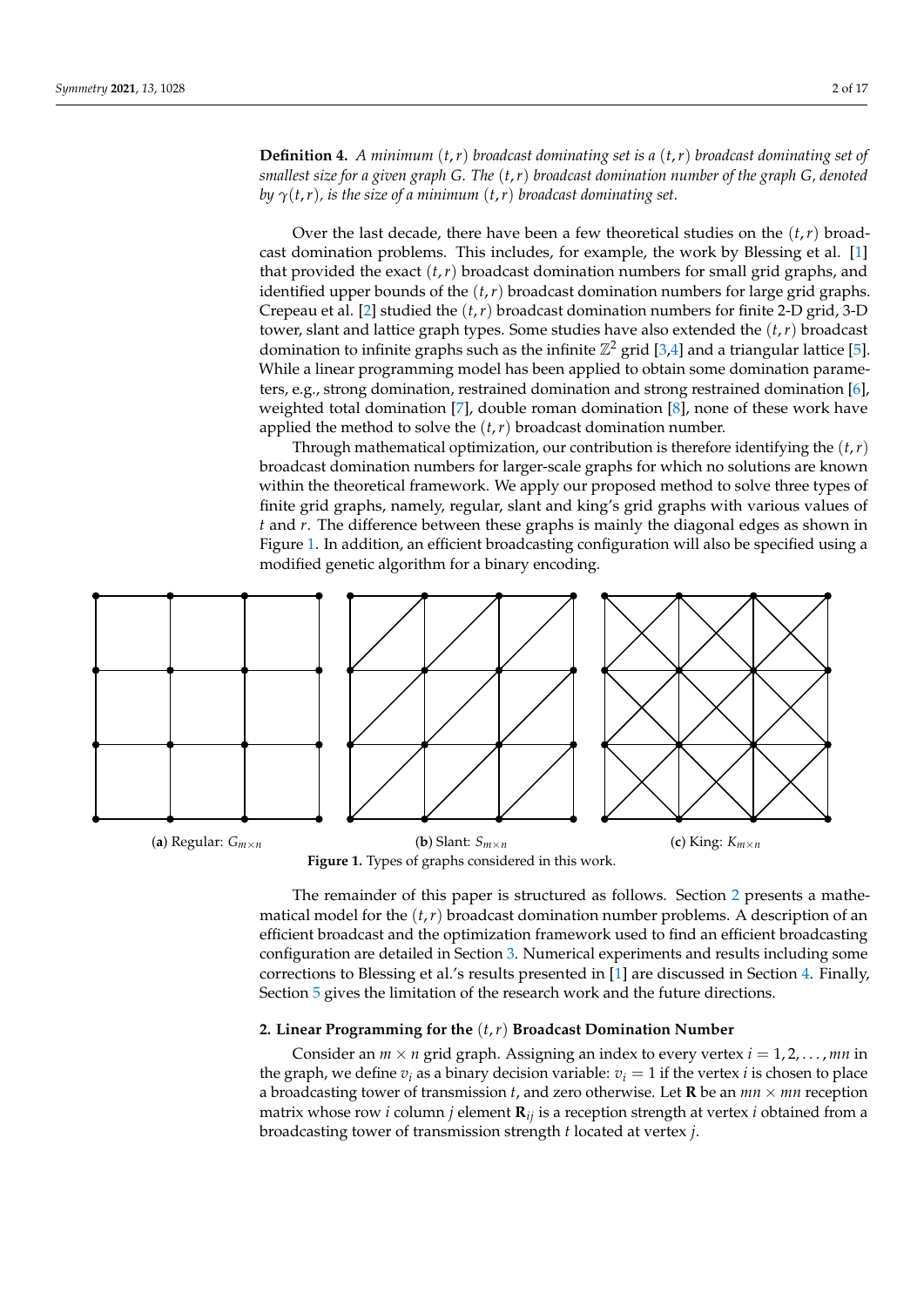A linear programming model for the (*t*,*r*) broadcast domination number can be formulated as follows:

$$
\gamma(t,r) := \text{minimize } \sum_{i=1}^{mn} v_i \tag{1}
$$

<span id="page-2-5"></span><span id="page-2-2"></span><span id="page-2-1"></span>subject to: 
$$
\mathbf{R}\begin{bmatrix}v_1\\v_2\\ \vdots\\v_{mn}\end{bmatrix} \ge \begin{bmatrix}r\\r\\ \vdots\\r\end{bmatrix}
$$
 (2)

$$
v_i \in \{0, 1\} \quad \forall i = 1, 2, ..., mn.
$$
 (3)

The objective [\(1\)](#page-2-1) is to minimize the number of required broadcasting towers. Constraint [\(2\)](#page-2-2) ensures that every vertex receives adequate reception of strength at least *r* (as defined in Definition [3\)](#page-0-0). The optimal value to this linear programming problem is precisely the (*t*,*r*) broadcast domination number defined in Definition [4.](#page-1-2)

## <span id="page-2-0"></span>**3. Optimization Modelling for an Efficient Broadcast**

Given a graph  $G = (V(G), E(G))$  and a subset of broadcasting towers  $S \subseteq V(G)$ , we define  $O(S)$  to be an "*overlapping*" set containing those vertices  $v \in V(G)$  which receive signals from more than one broadcasting towers.

An efficient broadcast, as defined in [\[2](#page-16-1)[,5\]](#page-16-4), can be any (*t*,*r*) broadcast dominating set that minimizes total wasted signals at those vertices  $v \in O(S)$ , and not necessarily a minimum  $(t, r)$  broadcast dominating set. That is, the number of broadcasting towers of an efficient broadcast does not need to be  $\gamma(t,r)$ . In this work, we are interested in finding an efficient broadcasting configuration when the number of broadcasting towers is also the  $(t, r)$  broadcast domination number,  $\gamma(t, r)$ . This class of efficient broadcasting configurations is very well applicable, e.g., if the expense for installing one more tower dominates that of the waste at those vertices whose signal strength exceeds the level *r* by a small amount.

For this reason, we shall restrict our focus to the class of minimum (*t*,*r*) broadcast dominating sets of the graph *G* denoted by  $\mathcal{B}_{\gamma(t,r)}$ .

<span id="page-2-4"></span>**Definition 5.** *Consider a graph*  $G = (V(G), E(G))$ *. We say that a configuration of broadcasting towers S*  $\subseteq$   $V(G)$  *is in the class*  $\mathcal{B}_{\gamma(t,r)}$  *if it satisfies two properties:* 

- *1. S is a* (*t*,*r*) *broadcast dominating set of G.*
- *2. The number of broadcasting towers of S is*  $\gamma(t,r)$ *.*

We now define a class of  $\gamma(t, r)$  efficient broadcasts.

<span id="page-2-6"></span>**Definition 6.** *A minimum*  $(t, r)$  *broadcast dominating set of a graph G is said to be a*  $\gamma(t, r)$ *efficient broadcast, denoted by*  $S_{\gamma(t,r)}^*$ *, if* 

<span id="page-2-3"></span>
$$
S_{\gamma(t,r)}^* \in \underset{S \in \mathcal{B}_{\gamma(t,r)}}{\text{arg min}} \sum_{v \in O(S)} (r(v) - r). \tag{4}
$$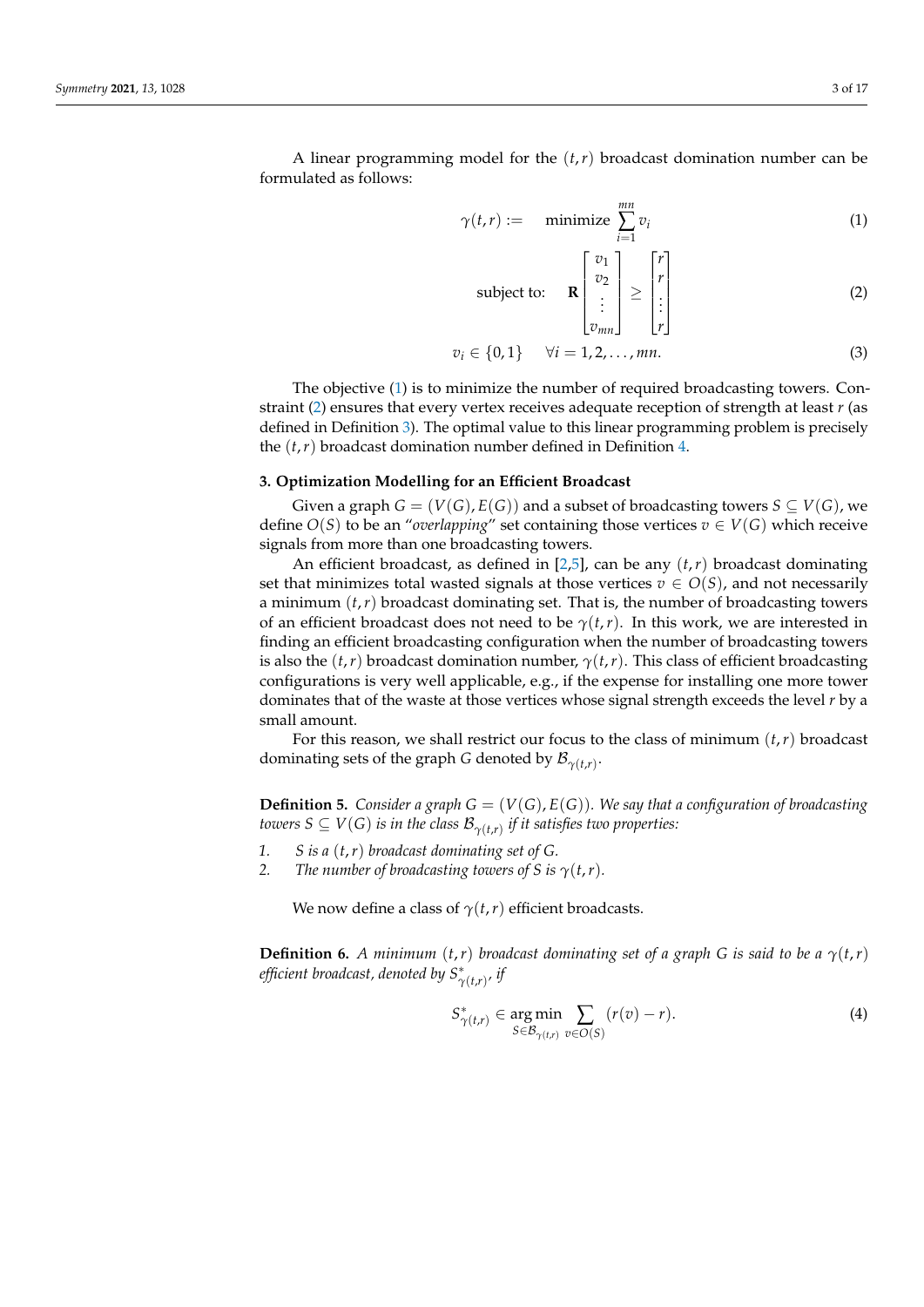<span id="page-3-1"></span>
$$
f(S) = \sum_{v \in O(S)} \max(r(v) - r, 0)
$$
  
+
$$
+ M \sum_{v \in V(G)} \max(r - r(v), 0)
$$
  
+
$$
M | #S - \gamma(t, r)|,
$$
  
subject to  $S \in S$ 

where the feasible set  $S$  contains all possible broadcast configurations without any restriction (with any number of towers), *M* is a sufficiently large positive number and #*S* denotes the number of towers in the configuration *S*.

The first term in [\(5\)](#page-3-1) is the summation of wasted signals at those vertices in the overlapping set *O*(*S*) whose reception exceeds the required level *r*. As our feasible region is  $\mathcal{B}_{\gamma(t,r)}$ , the second and third terms ensure that a configuration *S* possess properties 1 and 2 of Definition [5,](#page-2-4) respectively. Any violation is subjected to the penalty cost *M*. Note that if the last term, which forces the number of broadcasting towers in a configuration *S* to be exactly equal to  $\gamma(t,r)$ , is removed, the objective function can be used to find an efficient broadcast considered in [\[2,](#page-16-1)[5\]](#page-16-4).

#### <span id="page-3-0"></span>**4. Numerical Experiments and Results**

In this section, we present the results of our studies on the linear programming problem for the  $(t, r)$  broadcast domination number, followed by results of the  $\gamma(t, r)$ efficient broadcast via a genetic algorithm modified for binary encoding.

## <span id="page-3-2"></span>*4.1. Finding a* (*t*,*r*) *Broadcast Domination Number*

To solve the problem of (*t*,*r*) broadcast domination number as detailed in Section [2,](#page-1-1) we define the distance between any two vertices, computed as part of the reception coefficient matrix  $\bf{R}$  in [\(3\)](#page-2-5), as the number of edges in a shortest path connecting them.

First, we consider those problems studied in Blessing et al. [\[1\]](#page-16-0) where the values of (*t*,*r*) are fixed to (2, 2) and (3, 1), and only a grid graph of varying sizes  $m \times n$ ,  $1 \leq m, n \leq 10$ are considered. We use the notation  $G_{m \times n}$  for an  $m \times n$  regular grid graph. Note that the results of (*t*,*r*) broadcast domination numbers in [\[1\]](#page-16-0) were obtained by solving a dynamic programming algorithm coded in SAGE.

The compared results of  $G_{m \times n}$  for  $(t, r)$  equal to (2, 2) and (3, [1](#page-4-0)) are given in Tables 1 and [2,](#page-4-1) respectively. The left panel presents the results from Blessing et al. [\[1\]](#page-16-0), and the right one illustrates our results obtained by solving the formulated LP model. Since swapping the two numbers *m*, *n* simply means rotating a symmetric grid graph, we only provide results in the lower triangular table. This leads to finding  $(t, r)$  broadcast domination numbers for 55 different grid-size problems.

Compared to our results, we found inconsistencies in their reporting (6 boldface values in Table [1,](#page-4-0) and 2 values in Table [2\)](#page-4-1). For example, in Table 1, the  $(2, 2)$  broadcast domination number of  $G_{8\times 7}$  was reported as 25 in [\[1\]](#page-16-0), but our results show that using only 24 broadcasting towers is sufficient as illustrated in Figure [2.](#page-4-2) The other five domination numbers found by [\[1\]](#page-16-0) in Table [1](#page-4-0) are also of higher values than ours. Verification examples, similar to Figure [2,](#page-4-2) that our optimal solutions are indeed the domination numbers are given in Appendix [A](#page-10-0) for all these other cases.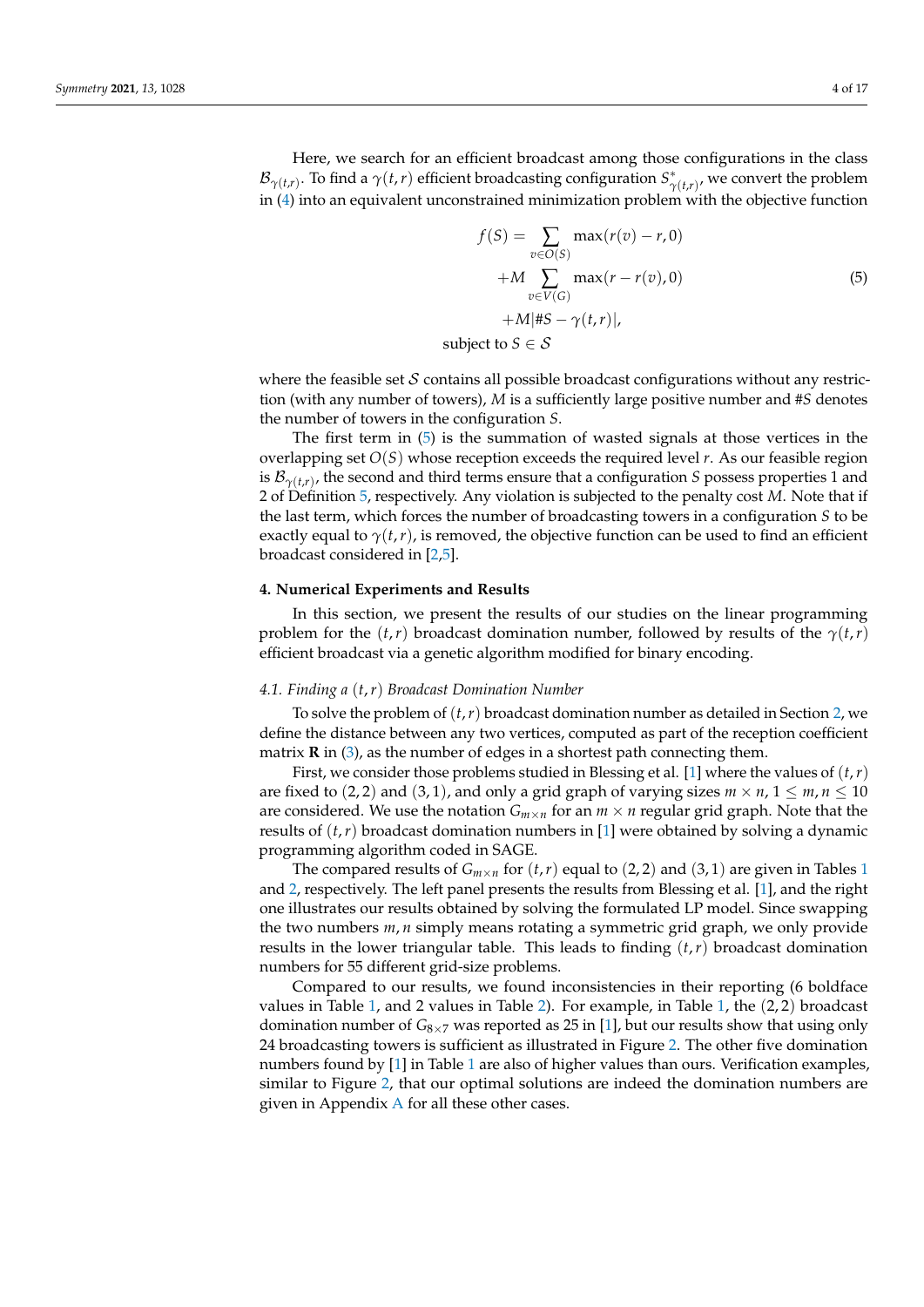|                |                |                |                | <b>Blessing et al.'s Results</b> |    |    |    |    |    |     |                |                |                |                |    | <b>Our Results</b> |    |    |    |    |     |
|----------------|----------------|----------------|----------------|----------------------------------|----|----|----|----|----|-----|----------------|----------------|----------------|----------------|----|--------------------|----|----|----|----|-----|
| m/n            | n1             | n2             | n <sub>3</sub> | n4 n5                            |    | n6 | n7 | n8 | n9 | n10 | m/n            | n1 n2          |                | n3             | n4 | n5                 | n6 | n7 | n8 | n9 | n10 |
| m1             | 1              |                |                |                                  |    |    |    |    |    |     | m1             | 1              |                |                |    |                    |    |    |    |    |     |
| m2             | $\overline{2}$ | $\overline{2}$ |                |                                  |    |    |    |    |    |     | m2             | 2              | $\overline{2}$ |                |    |                    |    |    |    |    |     |
| m <sub>3</sub> | 2              | 3              | $\overline{4}$ |                                  |    |    |    |    |    |     | m <sub>3</sub> | 2              | 3              | $\overline{4}$ |    |                    |    |    |    |    |     |
| m4             | 3              | $\overline{4}$ | 6              | 8                                |    |    |    |    |    |     | m4             | 3              | $\overline{4}$ | 6              | 8  |                    |    |    |    |    |     |
| m <sub>5</sub> | 3              | 5              | 7              | 10                               | 11 |    |    |    |    |     | m <sub>5</sub> | 3              | 5              | 7              | 10 | -11                |    |    |    |    |     |
| m6             | $\overline{4}$ | 6              | 8              | 12                               | 14 | 16 |    |    |    |     | m6             | $\overline{4}$ | 6              | 8              | 12 | 14                 | 16 |    |    |    |     |
| m <sub>7</sub> | 4              | 7              | 10             | 13                               | 16 | 19 | 21 |    |    |     | m <sub>7</sub> | 4              | 7              | 10             | 13 | 16                 | 19 | 21 |    |    |     |
| m <sub>8</sub> | 5              | 8              | 11             | 15                               | 18 | 22 | 25 | 28 |    |     | m <sub>8</sub> | 5              | 8              | 11             | 15 | 18                 | 22 | 24 | 28 |    |     |
| m9             | 5              | 9              | 12             | 17                               | 20 | 24 | 28 | 32 | 35 |     | m9             | 5              | 9              | 12             | 17 | 20                 | 24 | 27 | 31 | 34 |     |
| m10            | 6              | 10             | 14             | 19                               | 22 | 27 | 30 | 35 | 39 | 42  | m10            | 6              | 10             | 14             | 19 | 22                 | 27 | 30 | 34 | 38 | 42  |

<span id="page-4-0"></span>**Table 1.** Results for the (2, 2) broadcast domination numbers of *G*8×7, *G*9×7, *G*9×8, *G*9×9, *G*10×<sup>8</sup> and  $G_{10\times9}$ .

<span id="page-4-1"></span>**Table 2.** Results for the (3, 1) broadcast domination numbers of  $G_{8\times2}$  and  $G_{10\times10}$ .

|                |                |                |                |                | Blessing et al.'s Results |    |    |    |    |     |                |    |                |                |                | <b>Our Results</b> |                |    |     |    |     |
|----------------|----------------|----------------|----------------|----------------|---------------------------|----|----|----|----|-----|----------------|----|----------------|----------------|----------------|--------------------|----------------|----|-----|----|-----|
| m/n            | n1             | n2             | n3             | n4             | n5                        | n6 | n7 | n8 | n9 | n10 | m/n            |    | $n1$ $n2$      | n3             | n4             | n5                 | n6             | n7 | n8  | n9 | n10 |
| m1             | 1              |                |                |                |                           |    |    |    |    |     | m1             | -1 |                |                |                |                    |                |    |     |    |     |
| m2             | $\mathbf{1}$   | - 1            |                |                |                           |    |    |    |    |     | m2             | 1  | - 1            |                |                |                    |                |    |     |    |     |
| m <sub>3</sub> | 1.             | 1              | $\mathbf{1}$   |                |                           |    |    |    |    |     | m <sub>3</sub> | 1  | $\mathbf{1}$   | $\overline{1}$ |                |                    |                |    |     |    |     |
| m4             | 1              | 2              | $\overline{2}$ | 3              |                           |    |    |    |    |     | m <sub>4</sub> | 1  | 2              | 2              | 3              |                    |                |    |     |    |     |
| m <sub>5</sub> | 1              | 2              | $\overline{2}$ | 3              | $\overline{4}$            |    |    |    |    |     | m <sub>5</sub> | 1  | 2              | 2              | 3              | $\overline{4}$     |                |    |     |    |     |
| m6             | 2              | 2              | $\overline{2}$ | $\overline{4}$ | 4                         | 4  |    |    |    |     | m6             | 2  | $\overline{2}$ | 2              | $\overline{4}$ | $\overline{4}$     | $\overline{4}$ |    |     |    |     |
| m <sub>7</sub> | $\overline{2}$ | 2              | 3              | 4              | $\overline{4}$            | 6  | 6  |    |    |     | m <sub>7</sub> | 2  | 2              | 3              | $\overline{4}$ | $\overline{4}$     | 6              | 6  |     |    |     |
| m8             | $\overline{2}$ | $\overline{2}$ | 3              | $\overline{4}$ | 5                         | 6  | 7  | 8  |    |     | m8             | 2  | 3              | 3              | $\overline{4}$ | 5                  | 6              | 7  | - 8 |    |     |
| m9             | $\overline{2}$ | 3              | 3              | 5              | 6                         | 6  | 7  | 8  | 9  |     | m9             | 2  | 3              | 3              | 5              | 6                  | 6              | 7  | 8   | 9  |     |
| m10            | $\overline{2}$ | 3              | 4              | 5              | 6                         | 7  | 8  | 9  | 10 | 10  | m10            | 2  | 3              | $\overline{4}$ | 5              | 6                  | 7              | 8  | 9   | 10 | 11  |

<span id="page-4-2"></span>

| $\sqrt{2}$              | $\overline{2}$            | 3                | $\sqrt{2}$                | $\overline{2}$ | $\ensuremath{\mathsf{3}}$ | $\overline{\mathbf{c}}$ |
|-------------------------|---------------------------|------------------|---------------------------|----------------|---------------------------|-------------------------|
| $\overline{\mathbf{c}}$ | $\bf{4}$                  | $\overline{2}$   | $\overline{c}$            | $\overline{c}$ | $\bf{4}$                  | 3                       |
| $\overline{\mathbf{c}}$ | 3                         | $\overline{c}$   | $\overline{\mathbf{c}}$   | $\sqrt{2}$     | $\overline{\mathbf{c}}$   | $\overline{\mathbf{c}}$ |
| $\overline{\mathbf{c}}$ | $\ensuremath{\mathsf{3}}$ | $\boldsymbol{2}$ | 3                         | $\overline{c}$ | $\overline{\mathbf{c}}$   | $\mathbf 2$             |
| $\overline{\mathbf{c}}$ | $\overline{2}$            | $\boldsymbol{2}$ | $\ensuremath{\mathsf{3}}$ | $\overline{c}$ | 3                         | $\overline{\mathbf{c}}$ |
| $\overline{\mathbf{c}}$ | $\overline{2}$            | $\overline{2}$   | $\overline{\mathbf{c}}$   | $\overline{2}$ | 3                         | $\overline{\mathbf{c}}$ |
| 3                       | $\overline{4}$            | $\overline{2}$   | $\overline{c}$            | $\mathbf 2$    | $\bf{4}$                  | $\mathbf 2$             |
| $\overline{\mathbf{c}}$ | 3                         | $\overline{c}$   | $\overline{2}$            | 3              | $\overline{2}$            | $\overline{\mathbf{c}}$ |
|                         |                           |                  |                           |                |                           |                         |

**Figure 2.** Example of the (2, 2) broadcast dominating set with 24 broadcasting towers for  $G_{8\times7}$ . The numbers in the graph represent *r*(*u*), the sum of transmissions from all broadcasting neighbors.

On the other hand, the two boldface numbers in Table [2](#page-4-1) indicate that the domination numbers found by Blessing et al. are smaller than ours. For example, for the *G*<sub>8×2</sub>, the  $(3, 1)$  broadcast domination number was reported as 2 in [\[1\]](#page-16-0), while our optimal solution from the LP was found to be 3. In this case, we carried out the exhaustive verification to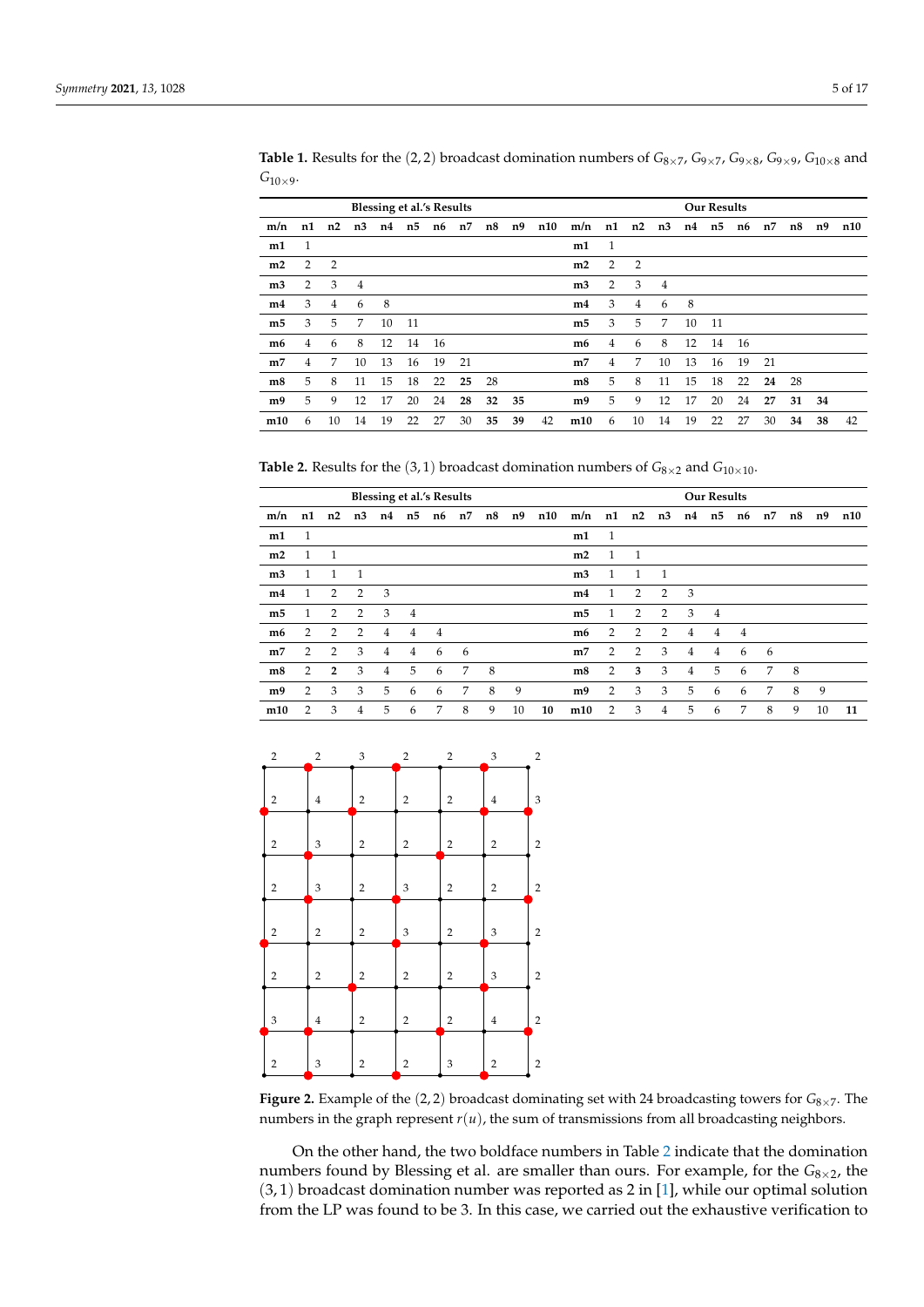confirm that all  $\binom{16}{2} = 120$  possible configurations with 2 broadcasting towers on 16 vertices fail to be a broadcast dominating set for the  $G_{8\times2}$  graph. Thus, our optimal solution is actually the broadcast domination number. However, let us note that we could not perform exhaustive verification for the  $(3, 1)$  broadcast domination number of  $G_{10\times10}$  graph whose value was found to be 10 in [\[1\]](#page-16-0), smaller than ours by 1 tower. This is because the size of all possible configurations with 10 broadcasting towers on 100 vertices of the  $G_{10\times10}$  graph is  $\binom{100}{10}$  > 10<sup>13</sup> exceeding our computational abilities.

As the proposed LP approach is applicable to any graph types, we provide additional results for  $(t, r)$  broadcast domination numbers on other graph types not considered in [\[1\]](#page-16-0), namely, slant and king's grid graphs. For the sake of convenience, the notations  $S_{m \times n}$  and  $K_{m \times n}$  will be used to denote  $m \times n$  slant and king's grid graphs, respectively. Furthermore, since the LP approach is applicable to larger *t*,*r* values than the settings considered in [\[1\]](#page-16-0), we shall also vary the *t*,*r* values from 1 to 10. A summary of problems we solved is given in Table [3.](#page-5-0)

Here, we present two cases from each graph type:  $G_{5\times 4}$  and  $G_{10\times 5}$ ,  $S_{5\times 4}$  and  $S_{10\times 10}$ ,  $K_{5\times 4}$  and  $K_{12\times 5}$ . The broadcast domination numbers for these graphs are provided in Tables  $4-6$ . Results for other cases can be found in Appendix [B.](#page-12-0) Note that different from Tables [1](#page-4-0) and [2,](#page-4-1) a number in these tables is a (*t*,*r*) broadcast domination number for a fixed graph size. A dash symbol (-) in the table indicates an infeasible situation as the reception parameter  $r$  is too large for the given transmission parameter  $t$ . Considering the three graph types of same size:  $G_{5\times 4}$ ,  $G_{5\times 4}$ , and  $K_{5\times 4}$ , which correspond to panel (a) of each table, we can observe that a king's grid graph requires fewest number of broadcasting towers followed by slant and grid graphs. This makes intuitive sense because additional diagonal edges allow signals to transmit to more neighbor vertices.

| <b>Types</b> | <b>Problems</b>                                                                                                                             |
|--------------|---------------------------------------------------------------------------------------------------------------------------------------------|
| Regular      | $G_{5\times4}$ , $G_{5\times5}$ , $G_{8\times5}$ , $G_{10\times2}$ , $G_{10\times4}$ , $G_{10\times5}$ , $G_{10\times6}$ , $G_{12\times5}$  |
| Slant        | $S_{5\times4}$ , $S_{7\times6}$ , $S_{8\times5}$ , $S_{10\times2}$ , $S_{10\times5}$ , $S_{10\times10}$ , $S_{12\times5}$ , $S_{15\times8}$ |
| King         | $K_{5\times4}$ , $K_{6\times5}$ , $K_{8\times5}$ , $K_{10\times5}$ , $K_{10\times6}$ , $K_{10\times7}$ , $K_{10\times10}$ , $K_{12\times5}$ |

<span id="page-5-0"></span>**Table 3.** A summary of additional problems considered for (*t*,*r*) broadcast domination numbers.

<span id="page-5-1"></span>**Table 4.** The  $(t, r)$  broadcast domination numbers for regular grid types: (a)  $G_{5\times4}$  and (b)  $G_{10\times5}$ .

|                |    |              |                |                | (a) $G_{5\times 4}$ |                |                |                |                |                |     |    |    |                |                | (b) $G_{10\times 5}$ |                |               |                |    |     |
|----------------|----|--------------|----------------|----------------|---------------------|----------------|----------------|----------------|----------------|----------------|-----|----|----|----------------|----------------|----------------------|----------------|---------------|----------------|----|-----|
| t/r            | r1 | r2           | r <sub>3</sub> | r4             | r5                  | r6             | r7             | r8             | r9             | r10            | t/r | r1 | r2 | r3             | r4             | r5                   | r6             | r7            | r8             | r9 | r10 |
| t1             | 20 |              |                |                |                     |                |                |                |                |                | t1  | 50 |    |                |                |                      |                |               |                |    |     |
| t2             | 6  | 10           | 14             | 18             |                     |                |                |                |                |                | t2  | 13 | 22 | 32             | 42             |                      |                |               |                |    |     |
| t3             | 3  | 4            | 5              | 7              | 9                   | 10             | 12             | 14             | 15             | 18             | t3  | 6  | 8  | 12             | 16             | 19                   | 22             | 26            | 30             | 33 | 38  |
| t4             | 2  | 3            | 3              | 4              | 5                   | 6              | 7              | 7              | 9              | 9              | t4  | 4  | 5  | 6              | 8              | 10                   | 12             | 13            | 15             | 17 | 19  |
| t <sub>5</sub> | 1  | 2            | 2              | 3              | 3                   | $\overline{4}$ | 4              | 5              | 5              | 6              | t5  | 2  | 3  | $\overline{4}$ | 5              | 6                    | 7              | 8             | 9              | 10 | 11  |
| t6             | 1  | $\mathbf{1}$ | 2              | $\overline{2}$ | 2                   | 3              | 3              | $\overline{4}$ | $\overline{4}$ | 4              | t6  | 2  | 2  | 3              | $\overline{4}$ | 4                    | 5              | 6             | 6              | 7  | 8   |
| t7             | 1  | 1            | 1              | 2              | 2                   | 2              | 2              | 3              | 3              | 3              | t7  | 2  | 2  | 2              | 3              | 3                    | $\overline{4}$ | 4             | 5              | 5  | 6   |
| t8             | 1  |              |                |                | $\overline{2}$      | $\overline{2}$ | $\overline{2}$ | $\overline{2}$ | $\overline{2}$ | 3              | t8  | 1  | 2  | $\overline{2}$ | $\overline{2}$ | $\overline{2}$       | 3              | 3             | $\overline{4}$ | 4  | 4   |
| t9             |    |              |                |                |                     | $\overline{2}$ | $\overline{2}$ | $\overline{2}$ | $\overline{2}$ | $\overline{2}$ | t9  |    |    | $\overline{2}$ | $\overline{2}$ | 2                    | $\overline{2}$ | 3             | 3              | 3  | 4   |
| t10            |    |              |                |                |                     |                | $\mathcal{P}$  | $\overline{2}$ | $\overline{2}$ | $\overline{2}$ | t10 |    |    |                | $\mathcal{P}$  | $\mathcal{P}$        | $\mathcal{P}$  | $\mathcal{P}$ | 3              | 3  | 3   |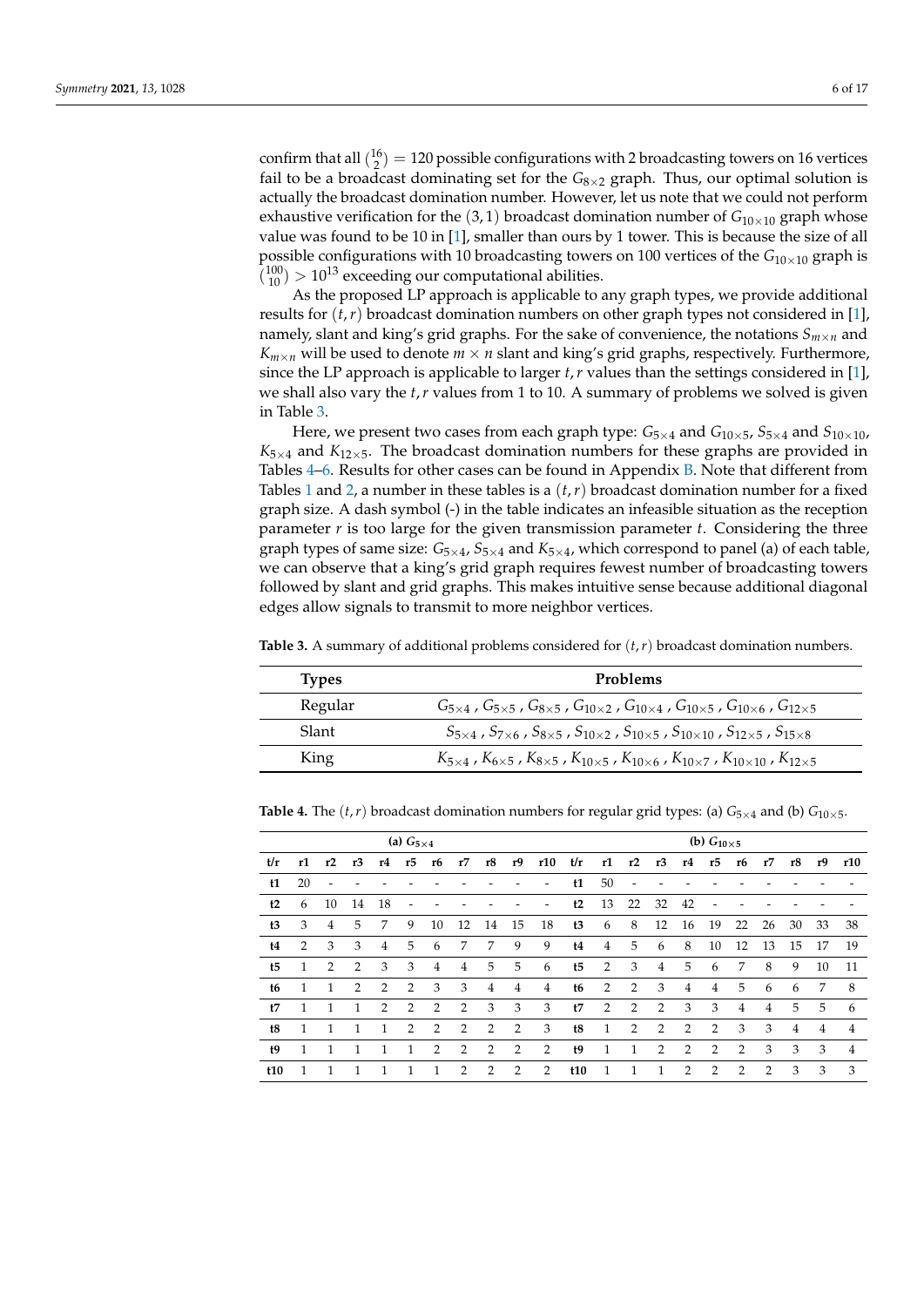|                |              |    |                |                | (a) $S_{5\times 4}$ |                |                |                |                |                |                |                |                |                |                | (b) $S_{10\times 10}$ |                |                |                |    |     |
|----------------|--------------|----|----------------|----------------|---------------------|----------------|----------------|----------------|----------------|----------------|----------------|----------------|----------------|----------------|----------------|-----------------------|----------------|----------------|----------------|----|-----|
| t/r            | r1           | r2 | r <sub>3</sub> | r4             | r5                  | r6             | r7             | r8             | r9             | r10            | t/r            | r1             | r2             | r3             | r4             | r5                    | r6             | r7             | r8             | r9 | r10 |
| t1             | 20           |    |                |                |                     |                |                |                |                |                | t1             | 100            |                |                |                |                       |                |                |                |    |     |
| t2             | 4            | 8  | 11             | 15             |                     |                |                |                |                | -              | t2             | 18             | 30             | 46             | 61             |                       |                |                |                |    |     |
| t3             | 2            | 4  | 5              | 6              | 8                   | 10             | 11             | 13             | 14             | 16             | t3             | 8              | 11             | 16             | 22             | 27                    | 32             | 38             | 43             | 48 | 54  |
| t4             | 2            | 2  | 3              | $\overline{4}$ | $\overline{4}$      | 5              | 6              | 7              | 8              | 8              | t4             | 5              | 6              | 8              | 11             | 13                    | 16             | 18             | 21             | 24 | 26  |
| t <sub>5</sub> | -1           | 2  | 2              | $\overline{2}$ | 3                   | 3              | $\overline{4}$ | $\overline{4}$ | 5              | 5              | t <sub>5</sub> | $\overline{4}$ | $\overline{4}$ | 5              | 6              | 8                     | 9              | 11             | 12             | 14 | 15  |
| t6             | $\mathbf{1}$ | 1  | 2              | 2              | 2                   | 3              | 3              | 3              | $\overline{4}$ | $\overline{4}$ | t6             | 3              | 3              | 4              | $\overline{4}$ | 6                     | 6              | 7              | 8              | 9  | 10  |
| t7             | $\mathbf{1}$ | 1  | 1              | $\overline{2}$ | 2                   | 2              | 2              | 3              | 3              | 3              | t7             | 2              | 2              | 3              | $\overline{4}$ | $\overline{4}$        | 5              | 6              | 6              | 7  | 8   |
| t8             | 1            | 1  |                | 1              | 2                   | $\overline{2}$ | 2              | 2              | 2              | 3              | t8             | 2              | 2              | 2              | 3              | 3                     | $\overline{4}$ | $\overline{4}$ | 5              | 5  | 6   |
| $19$           |              |    |                | 1              | 1                   | $\mathcal{P}$  | 2              | 2              | 2              | $\overline{2}$ | t9             | 2              | 2              | $\overline{2}$ | $\overline{2}$ | 3                     | 3              | 4              | $\overline{4}$ | 4  | 5   |
| t10            |              |    |                |                |                     |                | 2              | $\mathcal{P}$  | $\overline{2}$ | $\overline{2}$ | t10            | 1              | 2              | 2              | $\overline{2}$ | 2                     | 2              | 3              | 3              | 3  | 4   |

**Table 5.** The  $(t, r)$  broadcast domination numbers for slant types: (a)  $S_{5 \times 4}$  and (b)  $S_{10 \times 10}$ .

<span id="page-6-0"></span>**Table 6.** The  $(t, r)$  broadcast domination numbers for king's grid types: (a)  $K_{5\times 4}$  and (b)  $K_{12\times 5}$ .

|                |              |    |                |    | (a) $K_{5\times4}$ |                              |    |                |                |                   |     |              |    |                |                | (b) $K_{12\times 5}$ |                |                |    |                |     |
|----------------|--------------|----|----------------|----|--------------------|------------------------------|----|----------------|----------------|-------------------|-----|--------------|----|----------------|----------------|----------------------|----------------|----------------|----|----------------|-----|
| t/r            | r1           | r2 | r <sub>3</sub> | r4 | r5                 | r6                           | r7 | r8             | r9             | r10               | t/r | r1           | r2 | r3             | r4             | r5                   | r6             | r7             | r8 | r9             | r10 |
| t1             | 20           |    |                |    |                    |                              |    |                |                | $\qquad \qquad -$ | t1  | 60           |    |                |                |                      |                |                |    |                |     |
| t2             | 4            | 7  | 10             | 12 | 18                 | $\qquad \qquad \blacksquare$ |    |                |                | -                 | t2  | 8            | 16 | 25             | 32             | 42                   | ÷              |                |    |                |     |
| t3             | $\mathbf{1}$ | 2  | $\overline{4}$ | 5  | 6                  | 8                            | 9  | 10             | 12             | 13                | t3  | 3            | 6  | 9              | 12             | 14                   | 18             | 20             | 24 | 27             | 30  |
| t4             | 1            | 1  | 2              | 2  | 3                  | 4                            | 4  | 5              | 5              | 6                 | t4  | 2            | 3  | $\overline{4}$ | 6              | 7                    | 8              | 10             | 11 | 12             | 14  |
| t <sub>5</sub> | 1            | 1  | 1              | 2  | 2                  | 2                            | 3  | 3              | 4              | $\overline{4}$    | t5  | 2            | 2  | 2              | $\overline{4}$ | $\overline{4}$       | 5              | 6              | 6  | 7              | 8   |
| t6             | 1            | 1  | 1              | 1  | 2                  | 2                            | 2  | $\overline{2}$ | 3              | 3                 | t6  | 2            | 2  | 2              | $\overline{2}$ | $\overline{4}$       | 4              | 4              | 4  | 6              | 6   |
| t7             | 1            | 1  | 1              | 1  | 1                  | 2                            | 2  | 2              | 2              | 2                 | t7  | 1            | 2  | 2              | $\overline{2}$ | $\overline{2}$       | 3              | $\overline{4}$ | 4  | $\overline{4}$ | 4   |
| t8             | 1            | 1  | 1              | 1  | 1                  | 1                            | 2  | $\overline{2}$ | $\overline{2}$ | 2                 | t8  | $\mathbf{1}$ | 1  | 2              | $\overline{2}$ | 2                    | $\overline{2}$ | 3              | 3  | $\overline{4}$ | 4   |
| E <sub>9</sub> | 1            | 1  | 1              | 1  | 1                  | 1                            | 1  | 2              | $\overline{2}$ | 2                 | t9  | $\mathbf{1}$ | 1  | 1              | $\mathcal{P}$  | $\overline{2}$       | 2              | $\mathcal{P}$  | 3  | 3              | 3   |
| t10            | 1            | 1  | 1              | 1  |                    | 1                            | 1  | 1              | 2              | 2                 | t10 | 1            | 1  | 1              | 1              | $\overline{2}$       | 2              | $\mathcal{P}$  | 2  | $\mathcal{P}$  | 3   |

#### <span id="page-6-2"></span>*4.2. Locating an Efficient Broadcast*

Having found  $\gamma(t, r)$ , the minimum size of a  $(t, r)$  broadcast dominating set, we now identify a  $\gamma(t,r)$  efficient broadcasting configuration  $S^*_{\gamma(t,r)}$ , as defined in Definition [6.](#page-2-6)

For a computational purpose, we consider an equivalent unconstrained binary opti-mization problem to the problem in [\(5\)](#page-3-1). To that end, we define a binary vector **v**  $\in$   $\{0,1\}^{mn}$ where each component  $v_i$  corresponds to the vertex *i* of the graph *G*:  $v_i = 1$  if the vertex *i* is selected as a broadcasting tower of transmission *t*, and zero otherwise. We subsequently define a relation between a configuration *S* which is our decision variable in the original problem, and a binary vector **v**  $\in \{0, 1\}^{mn}$  by

<span id="page-6-1"></span>
$$
S := \{i|v_i = 1\},\tag{6}
$$

and consider the equivalent problem with a binary vector input **v** instead. Once the optimal solution **v**<sup>\*</sup> to the latter is found, we can convert the solution back to the optimal configuration *S* <sup>∗</sup> by using the predefined relation in [\(6\)](#page-6-1).

To solve the unconstrained binary optimization problem, we apply the genetic algorithm (GA) with a binary input. To speed up the convergence and leverage the available information, we supply an optimal configuration, a solution of the LP problem in [\(1\)](#page-2-1)–[\(3\)](#page-2-5) (which is guaranteed to be in  $\mathcal{B}_{\gamma(t,r)}$ ), to the initial population of the GA algorithm. The GA parameters which are the population size and the maximum number of iterations are set to 1000 and 3000, respectively. The algorithm stops when the optimal solution (efficient broadcasting configuration) is found. To determine the sufficiently large penalty *M* > 0 used in [\(5\)](#page-3-1), recall that our goal is to minimize the wasted signals. We thus consider the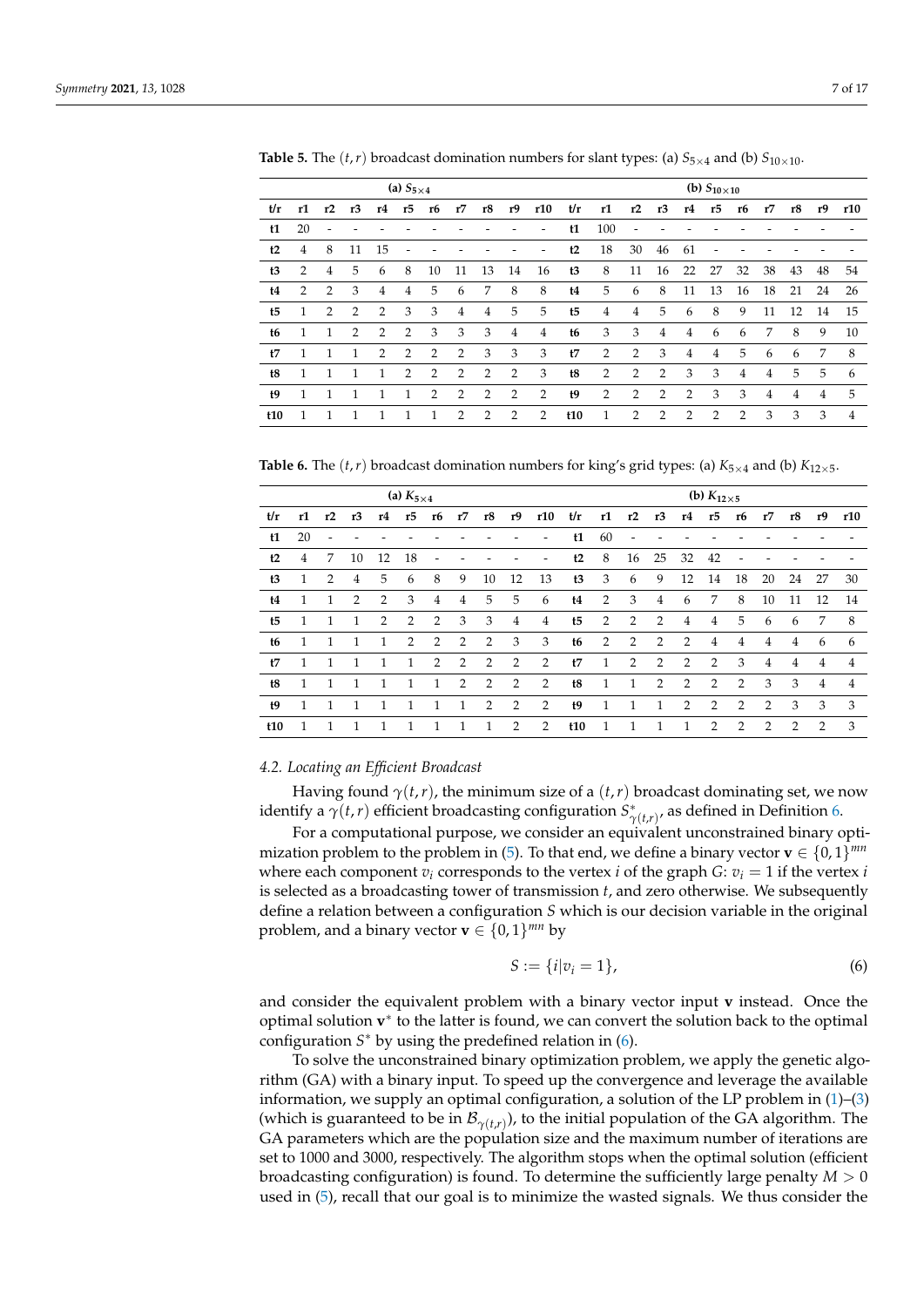worst-case scenario, i.e., when all vertices are used as broadcasting towers, and set *M* as the resulting wasted signals.

We demonstrate our approach on three problems for each graph type, resulting in 9 problems in total. The details of these problems are presented in Table [7.](#page-7-0) Columns 2–3 of the table give specific parameter values of the graph size (*m*, *n*), the transmission *t*, and the required reception strength *r*. Column 4 corresponds to the broadcast domination number which was found by solving the LP problem in Section [4.1.](#page-3-2)

Each experiment is repeated for 20 replications with different initial population. Examples of an optimal configuration of the efficient broadcast found by solving minimization problem in [\(5\)](#page-3-1) with the stated values of *M* for the regular, slant and king's grid graphs are illustrated in Figures [3](#page-7-1)[–5.](#page-9-1) The caption below each sub-figure provides also the optimal objective function value *f*(*S* ∗ ). Note that it is possible to have multiple optimal configurations with the same objective function value.

<span id="page-7-0"></span>**Table 7.** Descriptions of problems considered in Section [4.2.](#page-6-2)

| Problem   | (m, n)  | (t,r)  | $\gamma(t,r)$ |
|-----------|---------|--------|---------------|
| Regular 1 | (5, 5)  | (5, 3) | 3             |
| Regular 2 | (5, 4)  | (4, 5) | 5             |
| Regular 3 | (10, 6) | (6, 4) | 4             |
| Slant 1   | (10, 5) | (5, 1) | 2             |
| Slant 2   | (10, 5) | (7, 6) | 3             |
| Slant 3   | (10, 7) | (6, 5) | 4             |
| King 1    | (10, 5) | (4, 2) | 2             |
| King 2    | (7, 6)  | (6, 8) | 3             |
| King 3    | (12, 5) | (6, 6) |               |
|           |         |        |               |

<span id="page-7-1"></span>

(**c**) Regular 3: (6, 4) efficient broadcast for  $G_{10\times 6}$ ,  $f(S^*)=32$ .

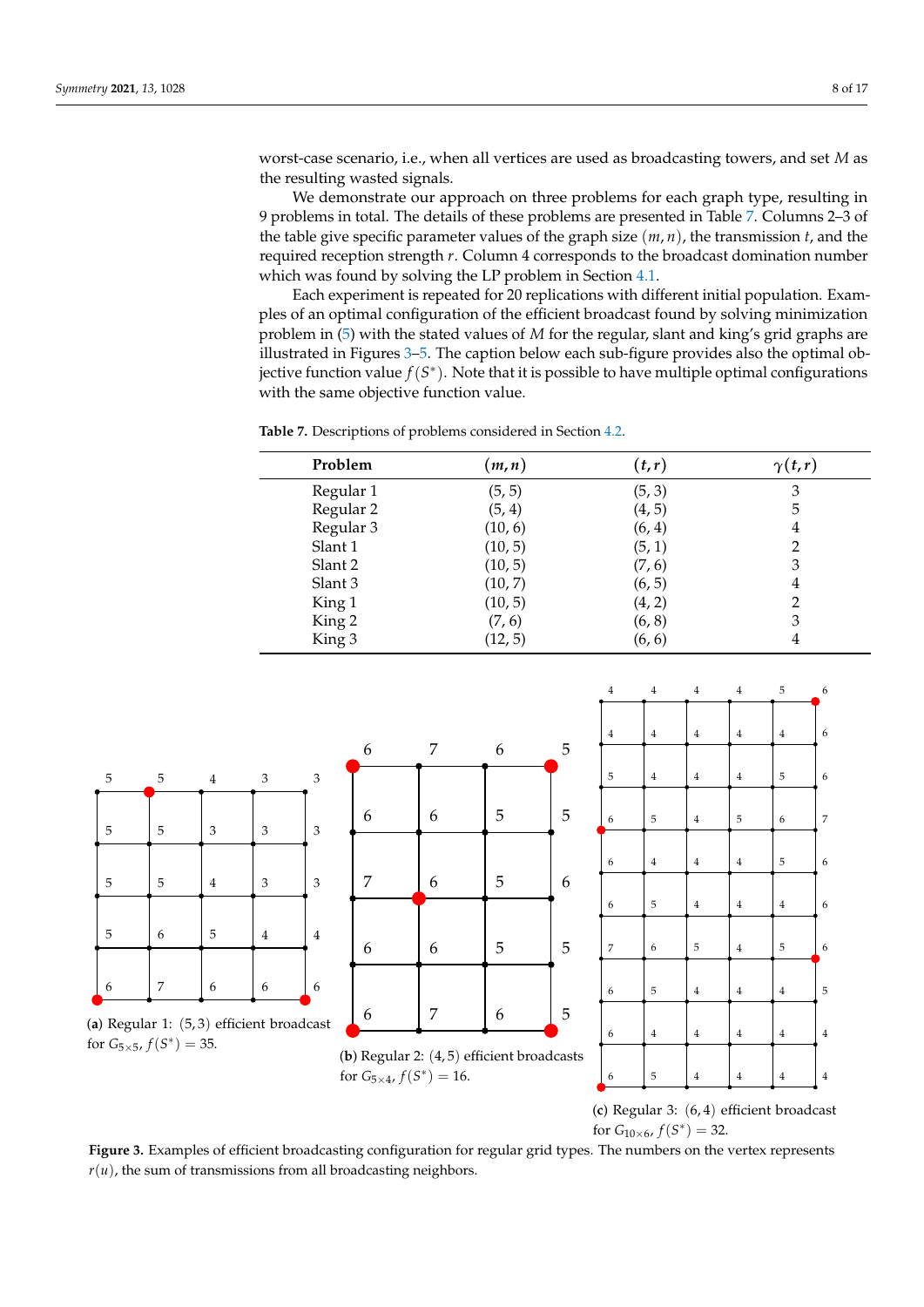To validate our obtained results, we carried out a computationally expensive exhaustive search to get an efficient broadcasting configuration  $S_{\text{exact}}$ , and calculate the value of *f*(*S*exact) according to [\(5\)](#page-3-1). Numerical results revealed that the GA algorithm could attain the same minimum value of  $f(S_{\text{exact}})$  for all problems, implying that the proposed approach could efficiently locate the exact efficient broadcast.



(**a**) Slant 1: (5, 1) efficient broadcasts for (**b**) Slant 2: (7, 6) efficient broadcasts for  $S_{10\times 5}$ ,  $f(S^*)=0$ .  $S_{10\times 5}$ ,  $f(S^*)=60$ .

**Figure 4.** Examples of efficient broadcasting configuration for slant types. The numbers on the vertex represents *r*(*u*), the sum of transmissions from all broadcasting neighbors.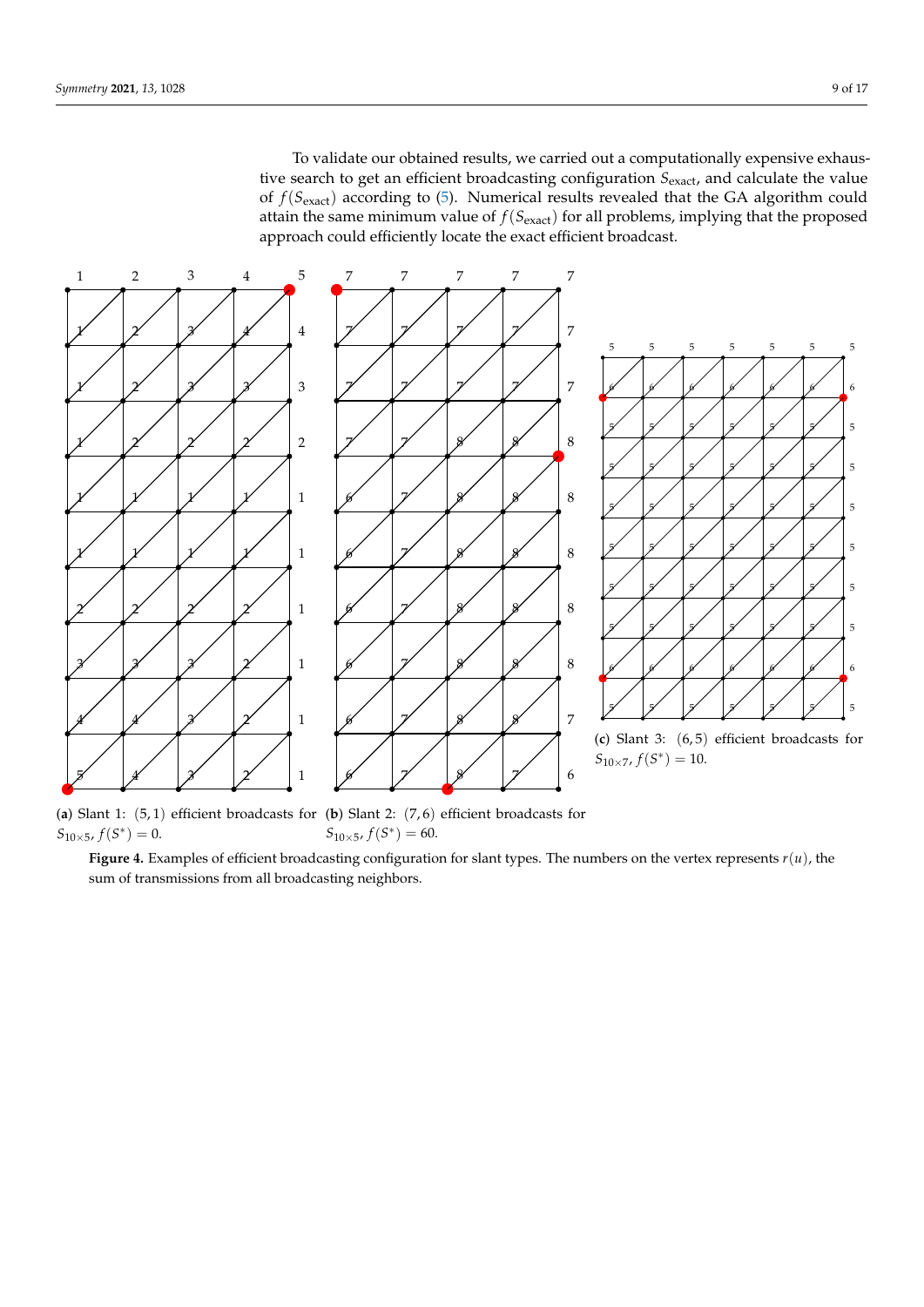<span id="page-9-1"></span>



(**b**) King 2: (6, 8) efficient broadcasts for  $K_{7\times 6}$ ,  $f(S^*) = 123$ .



(**a**) King 1: (4, 2) efficient broadcasts for  $K_{10\times 5}$ ,  $f(S^*)=0$ .

(**c**) King 3: (6, 6) efficient broadcasts for  $K_{12\times 5}$ ,  $f(S^*) = 73$ .

**Figure 5.** Examples of efficient broadcasting configurations for king's grid types. The numbers on the vertex represents  $r(u)$ , the sum of transmissions from all broadcasting neighbors.

#### <span id="page-9-0"></span>**5. Conclusions**

From an optimization perspective, we formulated and solved a problem of finding the (*t*,*r*) broadcast domination number via a linear programming model. We also implemented a meta-heuristic genetic algorithm to locate an efficient broadcasting configuration that minimizes overall wasted signals in a graph network. To validate our models, three types of grid graphs, namely regular, slant and king's grid graphs with different sizes were considered. Some corrections of the results presented in [\[1\]](#page-16-0) were also made according to our obtained results. Numerical results showed that optimization approaches we developed to find the exact  $(t, r)$  broadcast domination number as well as efficient broadcasting configurations are very efficient, and can be used to obtain optimal solutions for problems with larger values of *t*,*r* than what can be provided on a theoretical basis.

By modifying a reception matrix **R** appropriately, the proposed model can also be applied to solve other graph types as well as real-world applications, for example, the problem of installing mobile transmission towers. Using other heuristic or surrogate-based optimization methods to find a large-scale broadcast domination number might also be worth investigating when solving linear programming with the simplex method becomes infeasible, e.g., problems with larger graph sizes, or problems with small *t*, but relatively large *r*.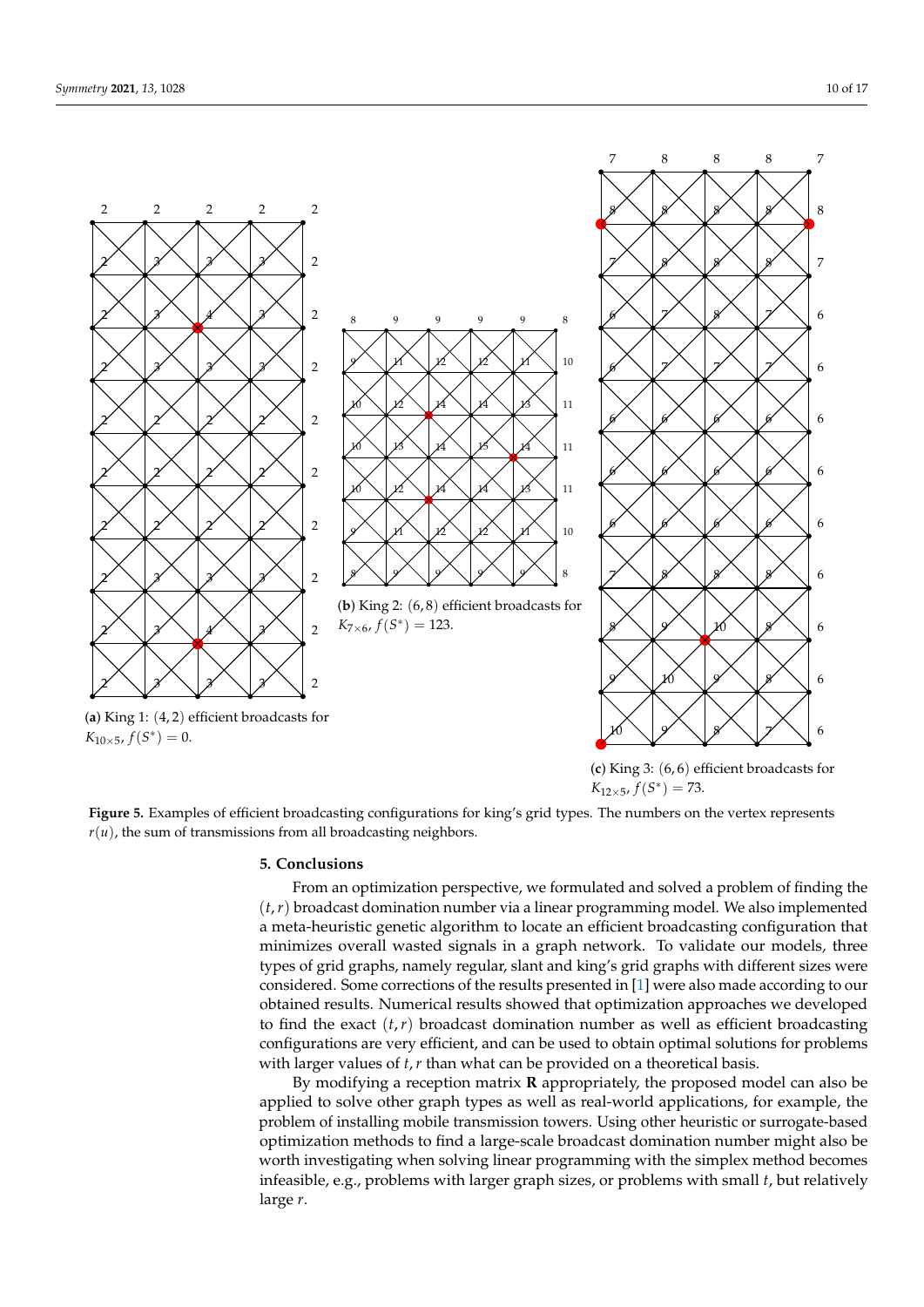**Author Contributions:** Conceptualization, P.B. and T.K.; methodology, P.B. and T.K.; software, P.B.; validation, P.B. and T.K.; formal analysis, P.B. and T.K.; investigation, P.B. and T.K.; resources, T.K.; data curation, P.B. and T.K.; writing—original draft preparation, P.B. and T.K.; writing—review and editing, P.B. and T.K.; visualization, P.B. and T.K. All authors have read and agreed to the published version of the manuscript.

**Funding:** We would like to acknowledge the support of Faculty of Science, Mahidol University for providing the facilities and equipment for this research.

**Institutional Review Board Statement:** Not applicable.

**Informed Consent Statement:** Not applicable.

**Acknowledgments:** P.B. would like to acknowledge financial support from the Development and Promotion of Science and Technology Talents Project (DPST) for his Ph.D. study. T.K. would like to thank Preechaya Sanyatit for insightful discussions during the initial phase of this work.

**Conflicts of Interest:** The authors declare no conflict of interest.

## <span id="page-10-0"></span>**Appendix A. Correction to Blessing et al.'s Results**

We provide examples of optimal configurations for those (*t*,*r*) broadcast domination numbers given in Table [1](#page-4-0) of Section [4.1,](#page-3-2) which are not consistent with the results reported in [\[1\]](#page-16-0).

| $\sqrt{2}$              | $\sqrt{2}$                | $\sqrt{2}$              | $\ensuremath{\mathsf{3}}$ | $\sqrt{2}$                | $\sqrt{2}$     | $\sqrt{2}$                |
|-------------------------|---------------------------|-------------------------|---------------------------|---------------------------|----------------|---------------------------|
| 2                       | $\sqrt{2}$                | $\overline{c}$          | 3                         | $\sqrt{2}$                | $\overline{c}$ | $\overline{c}$            |
| $\sqrt{2}$              | $\,2$                     | $\sqrt{2}$              | 3                         | $\ensuremath{\mathsf{3}}$ | $\sqrt{2}$     | $\overline{\mathbf{c}}$   |
| 3                       | $\ensuremath{\mathsf{3}}$ | $\sqrt{2}$              | $\overline{\mathbf{c}}$   | $\bf{4}$                  | $\,4\,$        | $\ensuremath{\mathsf{3}}$ |
| $\sqrt{2}$              | $\overline{\mathbf{c}}$   | $\overline{c}$          | $\boldsymbol{2}$          | $\mathbf 2$               | $\overline{c}$ | $\sqrt{2}$                |
| 3                       | $\bf{4}$                  | $\bf 4$                 | $\overline{\mathbf{c}}$   | $\overline{c}$            | 3              | 3                         |
| $\overline{\mathbf{c}}$ | $\mathbf 2$               | 3                       | 3                         | $\overline{2}$            | $\overline{c}$ | $\mathbf 2$               |
| $\sqrt{2}$              | $\mathbf 2$               | $\overline{c}$          | 3                         | $\mathbf 2$               | $\overline{c}$ | $\overline{2}$            |
| $\overline{\mathbf{c}}$ | $\mathbf 2$               | $\overline{\mathbf{c}}$ | 3                         | $\overline{c}$            | $\mathbf 2$    | $\sqrt{2}$                |
|                         |                           |                         |                           |                           |                |                           |

**Figure A1.** Example of the (2, 2) broadcast dominating set with 27 broadcasting towers for  $G_{9\times 7}$ .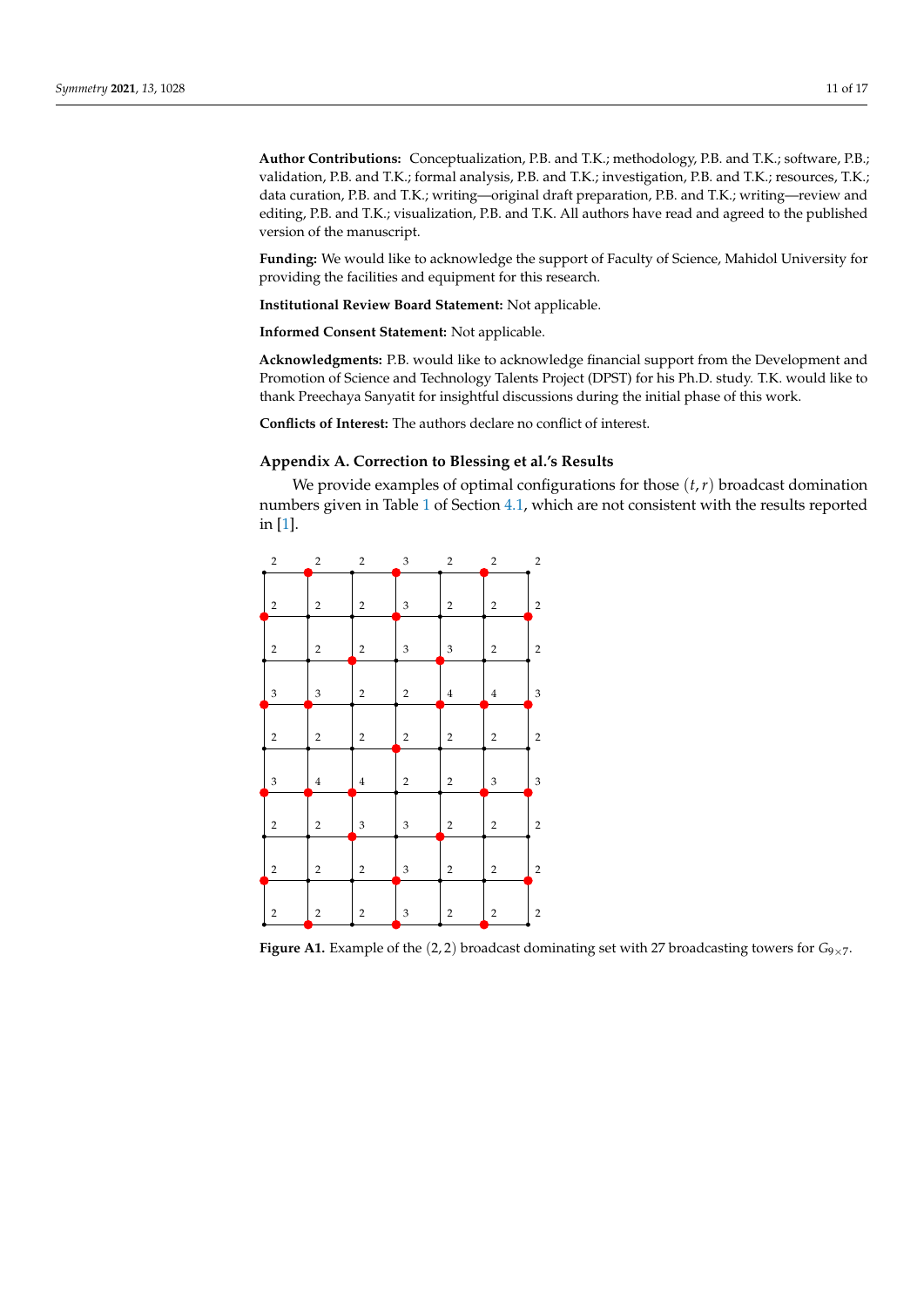| $\overline{c}$            | $\ensuremath{\mathsf{3}}$ | $\sqrt{2}$              | $\sqrt{2}$     | $\sqrt{2}$                | $\overline{\mathbf{c}}$ | $\overline{\mathbf{c}}$   | $\sqrt{2}$                |
|---------------------------|---------------------------|-------------------------|----------------|---------------------------|-------------------------|---------------------------|---------------------------|
| 3                         | $\bf{4}$                  | $\overline{\mathbf{c}}$ | $\overline{2}$ | 3                         | $\overline{4}$          | 3                         | $\overline{2}$            |
| $\sqrt{2}$                | $\overline{2}$            | $\sqrt{2}$              | $\,2$          | $\sqrt{2}$                | $\mathfrak{Z}$          | $\mathbf 2$               | $\sqrt{2}$                |
| $\ensuremath{\mathsf{3}}$ | $\overline{2}$            | $\sqrt{2}$              | $\,2$          | $\sqrt{2}$                | $\overline{c}$          | $\ensuremath{\mathsf{3}}$ | $\ensuremath{\mathsf{3}}$ |
| $\bf{4}$                  | $\ensuremath{\mathsf{3}}$ | $\sqrt{2}$              | $\sqrt{2}$     | $\sqrt{2}$                | $\mathbf 2$             | $\mathbf 2$               | $\sqrt{2}$                |
| $\,2$                     | $\overline{2}$            | $\sqrt{2}$              | $\,2$          | $\sqrt{2}$                | $\overline{\mathbf{4}}$ | $\bf{4}$                  | $\ensuremath{\mathsf{3}}$ |
| $\overline{2}$            | $\overline{2}$            | $\sqrt{2}$              | $\sqrt{2}$     | $\mathfrak{Z}$            | $\mathfrak{Z}$          | $\overline{2}$            | $\overline{2}$            |
| $\ensuremath{\mathsf{3}}$ | $\overline{2}$            | $\mathbf 2$             | $\sqrt{2}$     | $\sqrt{3}$                | $\mathbf 2$             | $\overline{2}$            | $\overline{2}$            |
| $\,2$                     | $\ensuremath{\mathsf{3}}$ | $\sqrt{2}$              | $\,2$          | $\ensuremath{\mathsf{3}}$ | $\overline{c}$          | $\sqrt{2}$                | $\sqrt{2}$                |
|                           |                           |                         |                |                           |                         |                           |                           |

**Figure A2.** Example of the (2, 2) broadcast dominating set with 31 broadcasting towers for  $G_{9\times 8}$ .

| $\overline{2}$            | $\overline{c}$            | 2                         | 3              | $\overline{2}$ | 3                         | $\overline{2}$ | $\overline{2}$            | $\overline{2}$              |
|---------------------------|---------------------------|---------------------------|----------------|----------------|---------------------------|----------------|---------------------------|-----------------------------|
| $\overline{2}$            | $\overline{2}$            | $\sqrt{2}$                | $\overline{4}$ | $\overline{2}$ | $\ensuremath{\mathsf{3}}$ | $\sqrt{2}$     | $\overline{2}$            | $\sqrt{2}$                  |
| $\sqrt{2}$                | $\sqrt{2}$                | $\ensuremath{\mathsf{3}}$ | $\bf{4}$       | $\overline{2}$ | $\sqrt{2}$                | $\sqrt{2}$     | $\sqrt{2}$                | $\sqrt{2}$                  |
| $\ensuremath{\mathsf{3}}$ | $\ensuremath{\mathsf{3}}$ | $\mathfrak{Z}$            | $\overline{2}$ | $\overline{2}$ | $\sqrt{2}$                | $\sqrt{2}$     | $\ensuremath{\mathsf{3}}$ | $\ensuremath{\mathbf{3}}$   |
| $\overline{2}$            | $\sqrt{2}$                | $\overline{2}$            | $\overline{2}$ | $\overline{2}$ | $\sqrt{2}$                | $\overline{2}$ | $\overline{2}$            | $\sqrt{2}$                  |
| $\sqrt{2}$                | $\overline{2}$            | $\overline{2}$            | $\overline{2}$ | $\overline{2}$ | $\overline{2}$            | $\overline{4}$ | $\overline{4}$            | $\ensuremath{\mathfrak{Z}}$ |
| $\overline{2}$            | 3                         | $\overline{2}$            | $\overline{2}$ | $\overline{2}$ | 3                         | $\mathfrak{Z}$ | $\overline{2}$            | $\sqrt{2}$                  |
| $\sqrt{2}$                | $\overline{4}$            | $\mathfrak{Z}$            | $\sqrt{2}$     | $\overline{2}$ | $\mathfrak{Z}$            | $\sqrt{2}$     | $\sqrt{2}$                | $\sqrt{2}$                  |
| $\overline{c}$            | $\overline{\mathbf{c}}$   | $\overline{c}$            | $\overline{2}$ | $\overline{2}$ | 3                         | $\overline{2}$ | $\overline{2}$            | $\sqrt{2}$                  |
|                           |                           |                           |                |                |                           |                |                           |                             |

**Figure A3.** Example of the (2, 2) broadcast dominating set with 34 broadcasting towers for  $G_{9\times9}$ .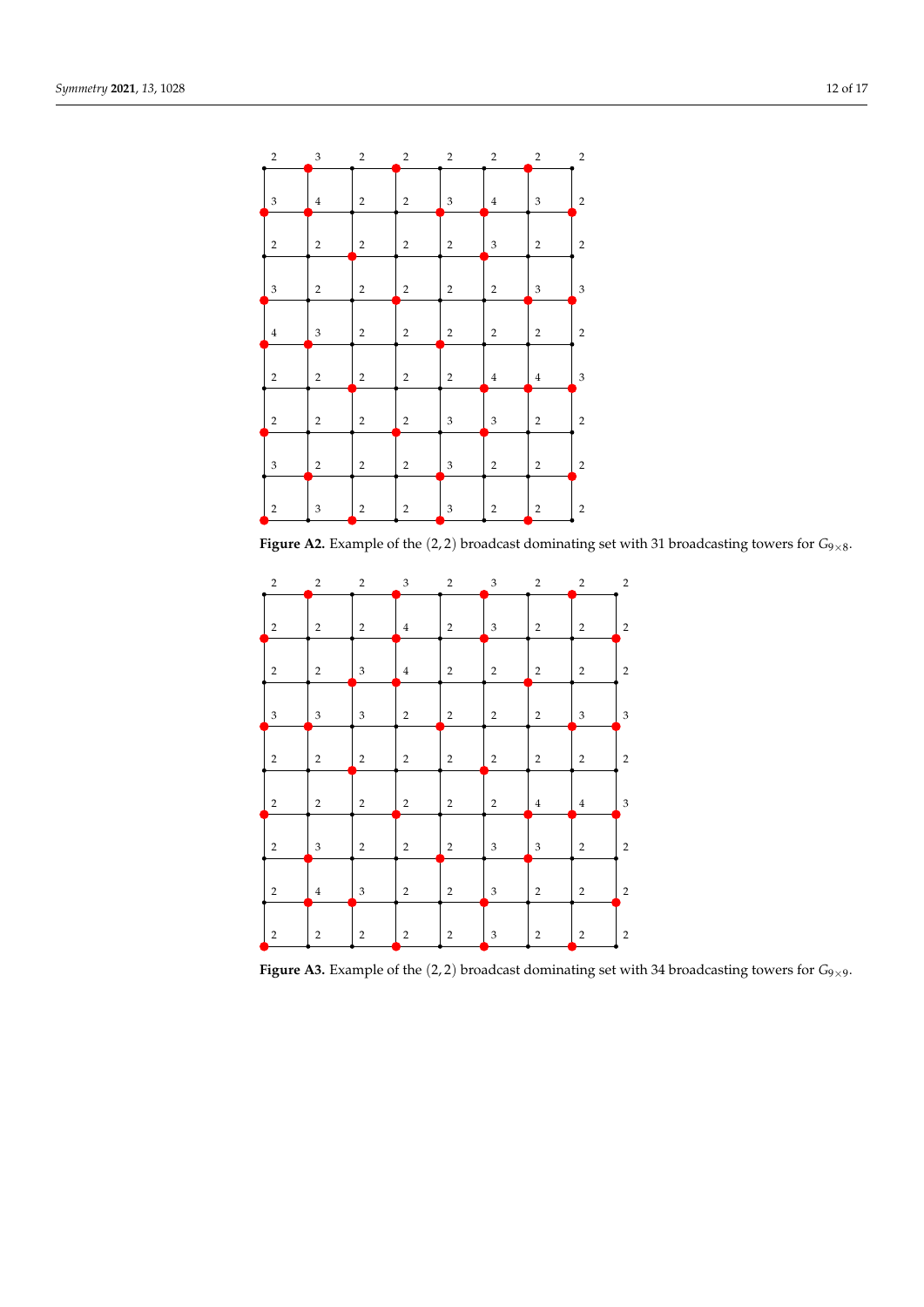| $\,2$                     | $\sqrt{2}$                | $\overline{\mathbf{c}}$ | $\ensuremath{\mathsf{3}}$ | $\sqrt{2}$                | $\sqrt{2}$              | $\ensuremath{\mathsf{3}}$ | $\,2$                   |
|---------------------------|---------------------------|-------------------------|---------------------------|---------------------------|-------------------------|---------------------------|-------------------------|
| $\sqrt{2}$                | $\sqrt{2}$                | $\overline{c}$          | 3                         | $\sqrt{2}$                | $\sqrt{2}$              | $\mathbf 2$               | 3                       |
| $\,2$                     | $\sqrt{2}$                | 3                       | 3                         | $\sqrt{2}$                | $\overline{\mathbf{c}}$ | $\mathbf 2$               | $\sqrt{2}$              |
| $\ensuremath{\mathsf{3}}$ | $\bf{4}$                  | $\bf{4}$                | $\,2$                     | $\sqrt{2}$                | $\overline{c}$          | $\sqrt{2}$                | $\sqrt{2}$              |
| $\sqrt{2}$                | $\sqrt{2}$                | $\overline{c}$          | $\sqrt{2}$                | $\sqrt{2}$                | $\overline{c}$          | $\ensuremath{\mathsf{3}}$ | 3                       |
| $\ensuremath{\mathsf{3}}$ | $\ensuremath{\mathsf{3}}$ | $\sqrt{2}$              | $\,2$                     | $\sqrt{2}$                | $\overline{c}$          | $\sqrt{2}$                | $\sqrt{2}$              |
| $\,2$                     | $\mathbf 2$               | $\overline{c}$          | $\,2$                     | $\sqrt{2}$                | $\overline{\mathbf{4}}$ | $\bf{4}$                  | 3                       |
| $\sqrt{2}$                | $\mathbf 2$               | $\overline{c}$          | $\sqrt{2}$                | $\sqrt{3}$                | 3                       | $\mathbf 2$               | $\overline{c}$          |
| $\ensuremath{\mathsf{3}}$ | $\mathbf 2$               | $\overline{c}$          | $\,2$                     | $\sqrt{3}$                | $\overline{c}$          | $\overline{2}$            | $\overline{c}$          |
| $\,2$                     | $\ensuremath{\mathsf{3}}$ | $\overline{c}$          | $\,2$                     | $\ensuremath{\mathsf{3}}$ | $\overline{c}$          | $\overline{\mathbf{c}}$   | $\overline{\mathbf{c}}$ |
|                           |                           |                         |                           |                           |                         |                           |                         |

**Figure A4.** Example of the  $(2, 2)$  broadcast dominating set with 34 broadcasting towers for  $G_{10\times8}$ .

| $\,2$                     | $\sqrt{2}$                | $\,2$                     | $\ensuremath{\mathsf{3}}$ | $\sqrt{2}$     | $\mathbf 2$    | $\ensuremath{\mathsf{3}}$ | $\sqrt{2}$     | $\sqrt{2}$                |
|---------------------------|---------------------------|---------------------------|---------------------------|----------------|----------------|---------------------------|----------------|---------------------------|
| $\sqrt{2}$                | $\overline{2}$            | $\overline{2}$            | 3                         | $\sqrt{2}$     | $\overline{2}$ | $\mathbf 2$               | $\overline{4}$ | $\sqrt{2}$                |
| $\overline{2}$            | $\overline{2}$            | $\mathfrak{Z}$            | 3                         | $\overline{2}$ | $\overline{2}$ | $\overline{2}$            | $\mathfrak{Z}$ | $\,2$                     |
| 3                         | $\bf{4}$                  | $\,4$                     | $\sqrt{2}$                | $\overline{2}$ | $\sqrt{2}$     | 3                         | $\mathfrak{Z}$ | $\sqrt{2}$                |
| $\sqrt{2}$                | $\overline{2}$            | $\overline{2}$            | $\,2$                     | $\sqrt{2}$     | $\overline{c}$ | $\mathbf 2$               | $\overline{4}$ | $\sqrt{2}$                |
| $\ensuremath{\mathsf{3}}$ | $\ensuremath{\mathsf{3}}$ | $\overline{2}$            | $\sqrt{2}$                | $\sqrt{2}$     | $\overline{2}$ | $\overline{2}$            | $\overline{2}$ | $\ensuremath{\mathsf{3}}$ |
| $\sqrt{2}$                | $\mathbf 2$               | $\sqrt{2}$                | $\,2$                     | $\sqrt{2}$     | $\sqrt{2}$     | $\sqrt{2}$                | $\sqrt{2}$     | $\sqrt{2}$                |
| $\overline{2}$            | $\overline{2}$            | $\overline{2}$            | $\,2$                     | $\overline{2}$ | $\overline{c}$ | $\mathbf 2$               | $\overline{2}$ | $\sqrt{2}$                |
| $\mathfrak{Z}$            | $\sqrt{2}$                | $\overline{2}$            | 3                         | $\sqrt{2}$     | $\overline{2}$ | $\overline{2}$            | $\overline{4}$ | $\ensuremath{\mathsf{3}}$ |
| $\,2$                     | 3                         | $\ensuremath{\mathsf{3}}$ | $\ensuremath{\mathsf{3}}$ | $\,$ 3 $\,$    | $\overline{c}$ | $\,2$                     | $\mathfrak{Z}$ | $\sqrt{2}$                |
|                           |                           |                           |                           |                |                |                           |                |                           |

**Figure A5.** Example of the  $(2, 2)$  broadcast dominating set with 38 broadcasting towers for  $G_{10\times9}$ .

## <span id="page-12-0"></span>**Appendix B. Additional** (*t*,*r*) **Broadcast Domination Matrices**

In this section, we present additional results on the (*t*,*r*) broadcast domination number for the other cases of the three graph types: regular, slant and king's grid graphs listed in Table [3](#page-5-0) of Section [4.1.](#page-3-2)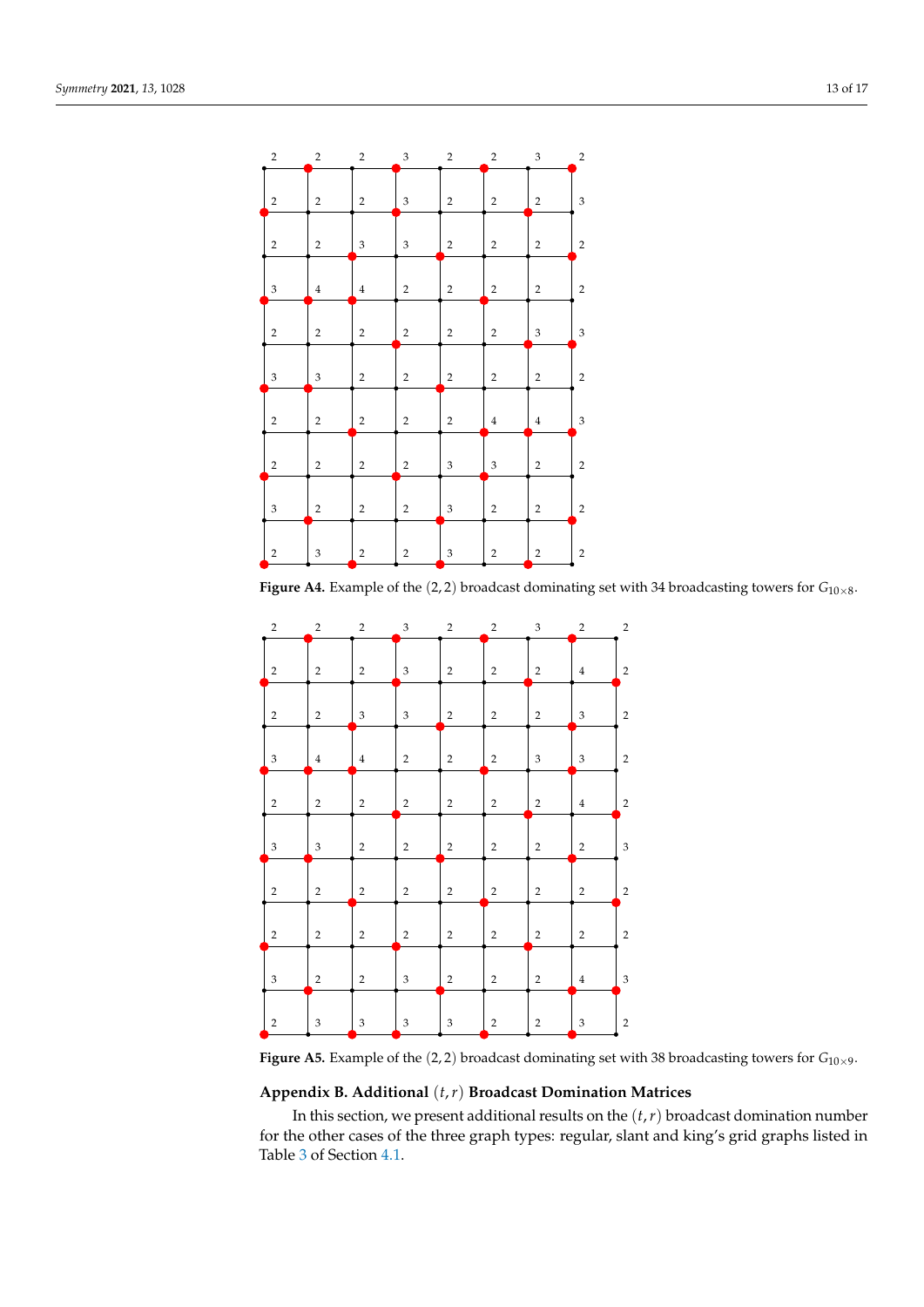|                | (a) $G_{5\times 5}$ |                |                          |                          |                              |                          |                          |                          |                             |                              |                |                     |                          | (b) $G_{8\times 5}$ |                          |                          |                          |                          |                          |                              |                              |  |  |  |
|----------------|---------------------|----------------|--------------------------|--------------------------|------------------------------|--------------------------|--------------------------|--------------------------|-----------------------------|------------------------------|----------------|---------------------|--------------------------|---------------------|--------------------------|--------------------------|--------------------------|--------------------------|--------------------------|------------------------------|------------------------------|--|--|--|
| t/r            | r1                  | r2             | r <sub>3</sub>           | r4                       | r5                           | r <sub>6</sub>           | r7                       | r8                       | r9                          | r10                          | t/r            | r1                  | r2                       | r <sub>3</sub>      | r4                       | r5                       | r6                       | r7                       | r8                       | r9                           | r10                          |  |  |  |
| t1             | 25                  | $\frac{1}{2}$  |                          |                          |                              |                          |                          | $\overline{\phantom{0}}$ |                             | $\overline{a}$               | t1             | 40                  | $\overline{\phantom{0}}$ |                     |                          |                          |                          |                          |                          |                              |                              |  |  |  |
| t2             | $\overline{7}$      | 11             | 17                       | 21                       |                              |                          |                          |                          |                             |                              | t2             | 11                  | 18                       | 26                  | 34                       |                          |                          |                          |                          |                              |                              |  |  |  |
| t3             | 4                   | $\overline{4}$ | 7                        | $8\,$                    | 11                           | 12                       | 15                       | 16                       | 19                          | 21                           | t3             | $\overline{5}$      | $\boldsymbol{7}$         | 10                  | 13                       | 16                       | 18                       | 22                       | 24                       | 27                           | 31                           |  |  |  |
| t4             | $\overline{2}$      | $\mathfrak{Z}$ | $\overline{4}$           | $\overline{4}$           | 6                            | $\overline{7}$           | 8                        | $\, 8$                   | 10                          | 11                           | t4             | $\mathfrak{Z}$      | $\overline{4}$           | 5                   | $\overline{7}$           | $\,8\,$                  | 10                       | 11                       | 13                       | 14                           | 16                           |  |  |  |
| t <sub>5</sub> | 1                   | $\overline{2}$ | 3                        | 3                        | $\overline{4}$               | $\overline{4}$           | 5                        | 5                        | 6                           | $\overline{7}$               | t <sub>5</sub> | $\overline{2}$      | 3                        | 4                   | 4                        | 5                        | 6                        | 7                        | 8                        | $8\,$                        | 9                            |  |  |  |
| t <sub>6</sub> | 1                   | $\mathbf{1}$   | $\overline{2}$           | $\overline{2}$           | $\mathfrak{Z}$               | $\mathfrak 3$            | $\overline{\mathbf{4}}$  | $\overline{\mathbf{4}}$  | $\boldsymbol{4}$            | 5                            | t6             | $\overline{2}$      | $\sqrt{2}$               | $\overline{2}$      | $\mathfrak{Z}$           | $\bf 4$                  | $\overline{4}$           | $\mathbf 5$              | 5                        | 6                            | $\boldsymbol{7}$             |  |  |  |
| t7             | 1                   | $\mathbf{1}$   | $\mathbf{1}$             | $\overline{2}$           | $\overline{2}$               | $\overline{2}$           | 3                        | $\mathfrak{Z}$           | $\mathfrak 3$               | 4                            | t7             | $\mathbf{1}$        | $\overline{2}$           | $\overline{2}$      | $\overline{2}$           | 3                        | 3                        | 4                        | 4                        | 4                            | 5                            |  |  |  |
| t8             | $\mathbf{1}$        | $\mathbf{1}$   | $\mathbf{1}$             | $\mathbf{1}$             | $\overline{2}$               | $\overline{2}$           | $\overline{2}$           | $\overline{2}$           | $\mathfrak{Z}$              | 3                            | t8             | $\mathbf{1}$        | $\mathbf{1}$             | $\overline{2}$      | $\overline{2}$           | $\overline{2}$           | 3                        | $\mathfrak{Z}$           | $\mathfrak{Z}$           | 4                            | $\overline{\mathbf{4}}$      |  |  |  |
| t9             | 1                   | $\mathbf{1}$   | $\mathbf{1}$             | $\mathbf{1}$             | $\mathbf{1}$                 | $\overline{2}$           | $\overline{2}$           | $\overline{2}$           | $\sqrt{2}$                  | $\overline{2}$               | t9             | $\mathbf{1}$        | $\mathbf{1}$             | $\mathbf{1}$        | $\mathbf{2}$             | 2                        | $\overline{2}$           | $\overline{2}$           | 3                        | 3                            | $\mathfrak{Z}$               |  |  |  |
| t10            | $\mathbf{1}$        | $\mathbf{1}$   | $\mathbf{1}$             | $\mathbf{1}$             | $\mathbf{1}$                 | $\mathbf{1}$             | $\overline{2}$           | $\overline{2}$           | $\overline{2}$              | $\overline{2}$               | t10            | $\mathbf{1}$        | $\mathbf{1}$             | $\mathbf{1}$        | $\mathbf{1}$             | $\overline{2}$           | $\overline{2}$           | $\overline{2}$           | $\overline{2}$           | $\overline{2}$               | $\mathfrak{Z}$               |  |  |  |
|                | (c) $G_{10\times2}$ |                |                          |                          |                              |                          |                          |                          |                             |                              |                |                     |                          |                     |                          | (d) $G_{10\times 4}$     |                          |                          |                          |                              |                              |  |  |  |
| t/r            | r1                  | r2             | r <sub>3</sub>           | r4                       | r5                           | r <sub>6</sub>           | r7                       | r8                       | r9                          | r10                          | t/r            | r1                  | r2                       | r <sub>3</sub>      | r4                       | r5                       | r6                       | r7                       | r8                       | r9                           | r10                          |  |  |  |
| t1             | 20                  | $\frac{1}{2}$  | $\overline{\phantom{0}}$ |                          |                              |                          |                          | $\overline{\phantom{a}}$ |                             | $\overline{\phantom{a}}$     | t1             | 40                  | $\overline{\phantom{0}}$ | $\overline{a}$      |                          |                          |                          |                          |                          |                              |                              |  |  |  |
| t2             | 6                   | 10             | 14                       | 20                       | $\overline{a}$               | $\overline{\phantom{0}}$ |                          | $\qquad \qquad -$        | $\overline{a}$              | $\qquad \qquad \blacksquare$ | t2             | 10                  | 19                       | 26                  | 34                       | $\overline{\phantom{a}}$ | $\overline{a}$           | $\overline{a}$           | -                        |                              |                              |  |  |  |
| t3             | 3                   | $\overline{4}$ | 6                        | 8                        | 10                           | 12                       | 13                       | 16                       | 18                          | $\blacksquare$               | t3             | 5                   | 7                        | 10                  | 13                       | 16                       | 18                       | 22                       | 25                       | 28                           | 32                           |  |  |  |
| t4             | $\overline{2}$      | 3              | 4                        | 4                        | 6                            | 6                        | 8                        | 8                        | 10                          | 10                           | t4             | 3                   | $\overline{4}$           | 5                   | $\overline{7}$           | $\,8\,$                  | 10                       | 11                       | 12                       | 14                           | 16                           |  |  |  |
| t <sub>5</sub> | $\overline{2}$      | $\overline{2}$ | 3                        | 3                        | $\bf 4$                      | $\overline{4}$           | 5                        | 6                        | 6                           | 7                            | t <sub>5</sub> | $\overline{2}$      | 3                        | 4                   | 4                        | 5                        | 6                        | 7                        | 8                        | 9                            | 10                           |  |  |  |
| t <sub>6</sub> | 2                   | $\overline{2}$ | $\overline{2}$           | 2                        | 3                            | $\mathfrak{Z}$           | 4                        | 4                        | 5                           | 5                            | t6             | $\overline{2}$      | $\overline{2}$           | 3                   | 3                        | 4                        | $\overline{4}$           | $\mathbf 5$              | 6                        | 6                            | $\boldsymbol{7}$             |  |  |  |
| t7             | 1                   | $\overline{2}$ | $\overline{2}$           | $\overline{2}$           | $\overline{2}$               | 3                        | 3                        | 3                        | $\overline{4}$              | 4                            | t7             | $\overline{2}$      | $\overline{2}$           | $\overline{2}$      | $\overline{2}$           | 3                        | $\mathfrak{Z}$           | $\overline{4}$           | 4                        | 5                            | 5                            |  |  |  |
| t8             | 1                   | $\mathbf{1}$   | $\overline{2}$           | 2                        | $\overline{2}$               | $\overline{2}$           | 3                        | 3                        | $\mathfrak{Z}$              | $\mathfrak{Z}$               | t8             | $\mathbf{1}$        | $\overline{2}$           | 2                   | $\overline{2}$           | $\overline{2}$           | $\mathfrak{Z}$           | $\mathfrak{Z}$           | $\mathfrak{Z}$           | 4                            | $\overline{\mathbf{4}}$      |  |  |  |
| t9             | 1                   | $\mathbf{1}$   | $\mathbf{1}$             | $\overline{2}$           | $\overline{2}$               | $\overline{2}$           | 2                        | $\overline{2}$           | $\mathfrak{Z}$              | 3                            | t9             | $\mathbf{1}$        | $\mathbf{1}$             | $\overline{2}$      | $\overline{2}$           | 2                        | $\overline{2}$           | $\mathfrak{Z}$           | 3                        | 3                            | $\mathfrak{Z}$               |  |  |  |
| t10            | $\mathbf{1}$        | $\mathbf{1}$   | $\mathbf{1}$             | $\mathbf{1}$             | $\overline{2}$               | $\overline{2}$           | 2                        | $\mathbf{2}$             | $\overline{2}$              | $\overline{2}$               | t10            | $\mathbf{1}$        | $\mathbf{1}$             | $\mathbf{1}$        | $\overline{2}$           | $\overline{2}$           | $\overline{2}$           | $\overline{2}$           | 2                        | $\mathfrak{Z}$               | $\mathfrak{Z}$               |  |  |  |
|                |                     |                |                          |                          | (e) $G_{10 \times 6}$        |                          |                          |                          |                             |                              |                | (f) $G_{12\times5}$ |                          |                     |                          |                          |                          |                          |                          |                              |                              |  |  |  |
| t/r            | r1                  | r2             | r <sub>3</sub>           | r4                       | r5                           | r <sub>6</sub>           | r7                       | r8                       | r9                          | r10                          | t/r            | r1                  | r2                       | r <sub>3</sub>      | r4                       | r5                       | r6                       | r7                       | r8                       | r9                           | r10                          |  |  |  |
| t1             | 60                  | $\blacksquare$ | $\overline{\phantom{a}}$ | $\overline{\phantom{a}}$ | $\frac{1}{2}$                | $\overline{\phantom{0}}$ | $\overline{\phantom{a}}$ | $\overline{\phantom{a}}$ | $\overline{\phantom{a}}$    | $\blacksquare$               | t1             | 60                  | $\blacksquare$           | $\blacksquare$      | $\overline{\phantom{a}}$ | $\overline{\phantom{0}}$ | $\overline{\phantom{0}}$ | $\qquad \qquad -$        | $\overline{\phantom{a}}$ | $\overline{\phantom{a}}$     | $\qquad \qquad \blacksquare$ |  |  |  |
| t2             | 16                  | 27             | 37                       | 49                       | $\qquad \qquad \blacksquare$ | $\overline{\phantom{0}}$ | $\overline{\phantom{a}}$ | $\overline{\phantom{a}}$ | $\overline{\phantom{0}}$    | $\blacksquare$               | t2             | 16                  | 26                       | 38                  | 50                       | $\overline{\phantom{0}}$ | -                        | $\overline{\phantom{0}}$ | $\overline{\phantom{a}}$ | $\qquad \qquad \blacksquare$ | $\overline{\phantom{0}}$     |  |  |  |
| t3             | $\overline{7}$      | 10             | 14                       | 18                       | 22                           | 26                       | 31                       | 34                       | 39                          | 44                           | t3             | 7                   | 10                       | 14                  | 18                       | 22                       | 26                       | 31                       | 35                       | 39                           | 44                           |  |  |  |
| t4             | $\overline{4}$      | 6              | 7                        | 9                        | 12                           | 13                       | 15                       | 17                       | 19                          | 21                           | t4             | $\overline{4}$      | 6                        | 7                   | 9                        | 12                       | 13                       | 15                       | 17                       | 20                           | 22                           |  |  |  |
| t5             | 3                   | $\overline{4}$ | $\overline{4}$           | 6                        | 7                            | $\,8\,$                  | 10                       | 10                       | 12                          | 13                           | t5             | $\mathfrak{Z}$      | $\overline{4}$           | 5                   | 6                        | 7                        | 8                        | 10                       | 11                       | 12                           | 13                           |  |  |  |
| t6             | $\overline{2}$      | $\mathfrak{Z}$ | $\overline{4}$           | $\overline{4}$           | $\overline{4}$               | 5                        | 6                        | 7                        | $\,8\,$                     | $\, 8$                       | t6             | $\overline{2}$      | 3                        | $\mathfrak{Z}$      | $\overline{4}$           | 5                        | 6                        | 6                        | 7                        | $8\,$                        | 9                            |  |  |  |
| t7             | $\overline{2}$      | 2              | 3                        | 3                        | $\overline{4}$               | $\overline{4}$           | $\overline{4}$           | 5                        | 6                           | 6                            | t7             | $\overline{2}$      | $\overline{2}$           | 2                   | 3                        | $\overline{4}$           | 4                        | 5                        | 5                        | 6                            | 6                            |  |  |  |
| t8             | $\overline{2}$      | $\overline{2}$ | $\mathbf{2}$             | $\overline{2}$           | $\mathfrak{Z}$               | $\mathfrak{Z}$           | 4                        | $\overline{4}$           | $\overline{4}$              | 5                            | t8             | $\overline{2}$      | $\overline{2}$           | 2                   | $\overline{2}$           | $\mathfrak{Z}$           | 3                        | $\overline{4}$           | 4                        | 5                            | 5                            |  |  |  |
| t9             | $\mathbf{1}$        | $\overline{2}$ | $\mathbf{2}$             | $\overline{2}$           | $\sqrt{2}$                   | $\mathfrak 3$            | $\mathfrak{Z}$           | 3                        | $\overline{4}$              | $\overline{4}$               | t9             | $\mathbf{1}$        | $\overline{2}$           | $\overline{2}$      | $\mathbf{2}$             | $\mathbf{2}$             | $\mathfrak 3$            | 3                        | 3                        | $\overline{4}$               | $\overline{4}$               |  |  |  |
| t10            | $\mathbf{1}$        | $\mathbf{1}$   | $\mathbf{2}$             | $\overline{2}$           | $\overline{2}$               | $\mathbf{2}$             | 3                        | $\mathfrak{Z}$           | $\ensuremath{\mathfrak{Z}}$ | 3                            | t10            | $\mathbf{1}$        | $\mathbf{1}$             | $\mathbf{2}$        | $\mathbf{2}$             | $\sqrt{2}$               | $\overline{2}$           | $\overline{2}$           | 3                        | $\mathfrak{Z}$               | 3                            |  |  |  |

**Table A1.** The  $(t, r)$  broadcast domination matrices for regular grids: (**a**)  $G_{5\times5}$ , (**b**)  $G_{8\times5}$ , (**c**)  $G_{10\times2}$ , (**d**)  $G_{10\times4}$ , (**e**)  $G_{10\times6}$  and (**f**)  $G_{12\times 5}$ .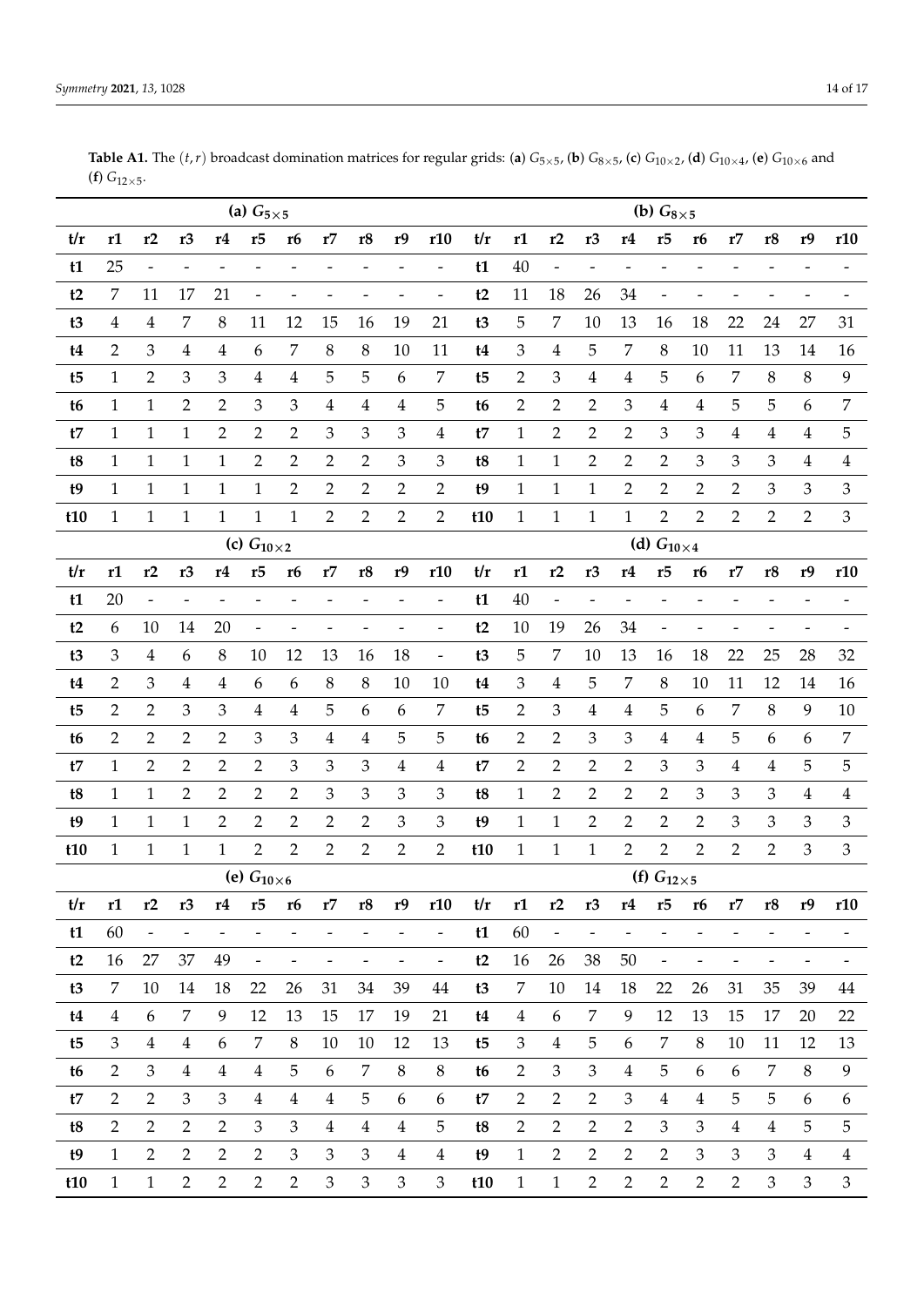|                | (a) $S_{7\times 6}$ |                          |                          |                          |                          |                              |                          |                              |                              |                              |     |                         | (b) $S_{8\times 5}$      |                          |                          |                              |                          |                          |                |                         |                              |  |  |  |
|----------------|---------------------|--------------------------|--------------------------|--------------------------|--------------------------|------------------------------|--------------------------|------------------------------|------------------------------|------------------------------|-----|-------------------------|--------------------------|--------------------------|--------------------------|------------------------------|--------------------------|--------------------------|----------------|-------------------------|------------------------------|--|--|--|
| t/r            | r1                  | r2                       | r <sub>3</sub>           | r4                       | r5                       | r <sub>6</sub>               | r7                       | r8                           | r9                           | r10                          | t/r | r1                      | r2                       | r <sub>3</sub>           | r4                       | r5                           | r6                       | r7                       | r8             | r9                      | r10                          |  |  |  |
| t1             | 42                  | $\overline{\phantom{0}}$ |                          |                          |                          |                              |                          |                              |                              | $\overline{\phantom{0}}$     | t1  | 40                      | $\overline{\phantom{0}}$ |                          |                          |                              |                          |                          |                |                         |                              |  |  |  |
| t2             | $\,8\,$             | 14                       | 21                       | 28                       | $\frac{1}{2}$            |                              |                          | $\overline{\phantom{0}}$     |                              | $\overline{\phantom{0}}$     | t2  | $8\,$                   | 14                       | 20                       | 27                       | $\frac{1}{2}$                |                          |                          |                |                         |                              |  |  |  |
| t3             | 4                   | 6                        | $\,8\,$                  | 11                       | 13                       | 16                           | 18                       | 21                           | 24                           | 27                           | t3  | $\overline{\mathbf{4}}$ | 6                        | $\,8\,$                  | 10                       | 13                           | 15                       | 18                       | 20             | 23                      | 26                           |  |  |  |
| t4             | 2                   | $\overline{\mathbf{4}}$  | $\overline{\mathbf{4}}$  | 6                        | 7                        | $\,8\,$                      | 10                       | 11                           | 12                           | 14                           | t4  | $\overline{2}$          | 3                        | $\overline{\mathbf{4}}$  | 6                        | 7                            | 8                        | 10                       | 11             | 12                      | 14                           |  |  |  |
| t <sub>5</sub> | 2                   | $\overline{2}$           | 3                        | 4                        | 5                        | 6                            | 6                        | 7                            | $8\,$                        | 9                            | t5  | $\overline{2}$          | $\overline{2}$           | 3                        | 4                        | 4                            | 5                        | 6                        | 7              | $\,8\,$                 | $8\,$                        |  |  |  |
| t <sub>6</sub> | 2                   | 2                        | 2                        | 3                        | 3                        | 4                            | 4                        | 5                            | 6                            | 6                            | t6  | $\overline{2}$          | $\overline{2}$           | 2                        | 3                        | 3                            | 4                        | $\overline{\mathbf{4}}$  | 5              | 5                       | 6                            |  |  |  |
| t7             | 1                   | $\overline{2}$           | $\overline{2}$           | 2                        | $\overline{2}$           | 3                            | 3                        | $\overline{4}$               | $\overline{4}$               | $\overline{4}$               | t7  | $\mathbf{1}$            | $\overline{2}$           | $\overline{2}$           | $\overline{2}$           | $\overline{2}$               | 3                        | 3                        | $\overline{4}$ | $\overline{\mathbf{4}}$ | $\overline{4}$               |  |  |  |
| t8             | 1                   | $\mathbf{1}$             | $\overline{2}$           | 2                        | 2                        | $\overline{2}$               | 3                        | 3                            | 3                            | 3                            | t8  | $\mathbf{1}$            | $\mathbf{1}$             | $\overline{2}$           | 2                        | 2                            | $\overline{2}$           | 3                        | 3              | 3                       | 3                            |  |  |  |
| t9             | $\mathbf{1}$        | $\mathbf{1}$             | $\mathbf{1}$             | $\overline{2}$           | $\overline{2}$           | $\overline{2}$               | $\overline{2}$           | $\overline{2}$               | 3                            | 3                            | t9  | $\mathbf{1}$            | $\mathbf{1}$             | $\mathbf{1}$             | $\overline{2}$           | $\overline{2}$               | $\overline{2}$           | $\overline{2}$           | $\overline{2}$ | 3                       | 3                            |  |  |  |
| t10            | $\mathbf{1}$        | $\mathbf{1}$             | $\mathbf{1}$             | $\mathbf{1}$             | $\overline{2}$           | $\overline{2}$               | $\overline{2}$           | $\overline{2}$               | $\overline{2}$               | 3                            | t10 | $\mathbf{1}$            | $\mathbf{1}$             | $\mathbf{1}$             | $\mathbf{1}$             | $\overline{2}$               | $\overline{2}$           | $\overline{2}$           | $\overline{2}$ | $\overline{2}$          | 3                            |  |  |  |
|                | (c) $S_{10\times2}$ |                          |                          |                          |                          |                              |                          |                              |                              |                              |     |                         |                          | (d) $S_{10\times 5}$     |                          |                              |                          |                          |                |                         |                              |  |  |  |
| t/r            | r1                  | r2                       | r <sub>3</sub>           | r4                       | r5                       | <b>r6</b>                    | r7                       | r8                           | r9                           | r10                          | t/r | r1                      | r2                       | r3                       | r4                       | r5                           | r6                       | r7                       | r8             | r9                      | r10                          |  |  |  |
| t1             | 20                  |                          |                          |                          |                          |                              |                          |                              |                              |                              | t1  | 50                      | $\overline{a}$           |                          |                          |                              |                          |                          |                |                         |                              |  |  |  |
| t2             | 4                   | $\,8\,$                  | 11                       | 15                       |                          |                              |                          |                              |                              |                              | t2  | 10                      | 17                       | 25                       | 33                       |                              |                          |                          |                |                         |                              |  |  |  |
| t3             | 3                   | $\overline{\mathbf{4}}$  | 5                        | 7                        | $\,8\,$                  | 10                           | 12                       | 13                           | 15                           | $\overline{\phantom{0}}$     | t3  | $\overline{4}$          | $\boldsymbol{6}$         | 9                        | 12                       | 15                           | 18                       | 22                       | 25             | 28                      | 32                           |  |  |  |
| t4             | $\overline{2}$      | $\overline{2}$           | 3                        | $\overline{\mathbf{4}}$  | 5                        | 6                            | 7                        | 8                            | 9                            | 10                           | t4  | $\mathfrak{Z}$          | $\overline{4}$           | $\overline{5}$           | 7                        | $\,8$                        | 10                       | 12                       | 13             | 15                      | 17                           |  |  |  |
| t5             | $\overline{2}$      | $\overline{2}$           | $\overline{2}$           | 3                        | $\overline{4}$           | $\overline{4}$               | 5                        | 5                            | 6                            | 7                            | t5  | $\overline{2}$          | $\overline{2}$           | 3                        | 4                        | 5                            | 6                        | 7                        | $\, 8$         | 9                       | $10\,$                       |  |  |  |
| t <sub>6</sub> | $\mathbf{1}$        | $\overline{2}$           | $\overline{2}$           | $\overline{2}$           | 3                        | 3                            | $\overline{\mathbf{4}}$  | $\overline{\mathbf{4}}$      | 4                            | 5                            | t6  | $\overline{2}$          | $\overline{2}$           | $\overline{2}$           | 3                        | 4                            | $\overline{\mathbf{4}}$  | 5                        | 5              | 6                       | $\overline{7}$               |  |  |  |
| t7             | 1                   | $\mathbf{1}$             | $\overline{2}$           | 2                        | $\overline{2}$           | $\overline{2}$               | 3                        | 3                            | $\overline{4}$               | $\overline{4}$               | t7  | $\overline{2}$          | $\overline{2}$           | $\overline{2}$           | 2                        | 3                            | 3                        | $\overline{4}$           | $\overline{4}$ | 4                       | 5                            |  |  |  |
| t8             | 1                   | $\mathbf{1}$             | $\mathbf{1}$             | $\overline{2}$           | $\overline{2}$           | $\overline{2}$               | $\overline{2}$           | 3                            | 3                            | 3                            | t8  | $\mathbf{1}$            | $\overline{2}$           | $\overline{2}$           | 2                        | 2                            | 3                        | 3                        | 3              | 4                       | $\overline{4}$               |  |  |  |
| t9             | 1                   | $\mathbf{1}$             | $\mathbf{1}$             | 1                        | $\overline{2}$           | $\overline{2}$               | $\overline{2}$           | $\overline{2}$               | 3                            | 3                            | t9  | $\mathbf{1}$            | $\mathbf{1}$             | $\overline{2}$           | 2                        | $\overline{2}$               | $\overline{2}$           | $\overline{2}$           | $\mathfrak{Z}$ | 3                       | 3                            |  |  |  |
| t10            | $\mathbf{1}$        | $1\,$                    | $\mathbf{1}$             | $\mathbf{1}$             | $\mathbf{1}$             | 2                            | $\overline{2}$           | $\overline{2}$               | $\overline{2}$               | $\overline{2}$               | t10 | $\mathbf{1}$            | $\mathbf{1}$             | $\mathbf{1}$             | $\overline{2}$           | 2                            | $\overline{2}$           | $\overline{2}$           | $\overline{2}$ | $\mathfrak{Z}$          | $\mathfrak{Z}$               |  |  |  |
|                |                     |                          |                          |                          | (e) $S_{12\times 5}$     |                              |                          |                              |                              |                              |     | (f) $S_{15\times8}$     |                          |                          |                          |                              |                          |                          |                |                         |                              |  |  |  |
| t/r            | r1                  | r2                       | r <sub>3</sub>           | r4                       | r5                       | r6                           | r7                       | r8                           | r9                           | r10                          | t/r | r1                      | r2                       | r <sub>3</sub>           | r4                       | r5                           | r6                       | r7                       | r8             | r9                      | r10                          |  |  |  |
| t1             | 60                  | $\overline{\phantom{a}}$ | $\overline{\phantom{0}}$ | $\overline{\phantom{a}}$ | $\overline{\phantom{a}}$ | $\overline{\phantom{0}}$     | $\qquad \qquad -$        | $\qquad \qquad \blacksquare$ | $\overline{\phantom{0}}$     | $\qquad \qquad \blacksquare$ | t1  | 120                     | $\overline{\phantom{a}}$ | $\overline{\phantom{a}}$ | $\overline{\phantom{a}}$ | $\qquad \qquad \blacksquare$ | $\overline{\phantom{0}}$ | $\overline{\phantom{a}}$ |                |                         |                              |  |  |  |
| t2             | 11                  | 20                       | 30                       | 39                       | $\blacksquare$           | $\qquad \qquad \blacksquare$ | $\overline{\phantom{0}}$ | $\qquad \qquad \blacksquare$ | $\qquad \qquad \blacksquare$ | $\qquad \qquad \blacksquare$ | t2  | 21                      | 36                       | 54                       | 72                       | $\blacksquare$               | $\overline{\phantom{0}}$ | $\overline{\phantom{a}}$ | -              | -                       | $\qquad \qquad \blacksquare$ |  |  |  |
| t3             | 5                   | $\, 8$                   | 11                       | 14                       | 18                       | 21                           | 25                       | 28                           | 32                           | 36                           | t3  | 9                       | 14                       | 19                       | 25                       | 31                           | 38                       | 44                       | 50             | 56                      | 63                           |  |  |  |
| t4             | 3                   | $\overline{4}$           | 6                        | 8                        | 10                       | 12                           | 13                       | 15                           | 17                           | 19                           | t4  | 6                       | 7                        | $10\,$                   | 12                       | 15                           | 18                       | 21                       | 24             | 27                      | 30                           |  |  |  |
| t5             | $\mathbf{2}$        | $\mathfrak{Z}$           | $\overline{4}$           | 5                        | 6                        | 7                            | $\,8\,$                  | 9                            | 10                           | 11                           | t5  | $\overline{4}$          | $\overline{5}$           | 6                        | $\, 8$                   | 9                            | 11                       | 13                       | 14             | 16                      | 18                           |  |  |  |
| t6             | $\overline{2}$      | $\overline{2}$           | $\mathfrak{Z}$           | $\mathfrak{Z}$           | $\overline{4}$           | 5                            | 5                        | 6                            | 7                            | 7                            | t6  | 3                       | $\mathfrak{Z}$           | $\overline{4}$           | 5                        | 6                            | 8                        | 9                        | 10             | 11                      | 12                           |  |  |  |
| t7             | $\overline{2}$      | $\overline{2}$           | $\overline{2}$           | $\overline{2}$           | $\mathfrak{Z}$           | $\overline{4}$               | $\overline{4}$           | $\overline{4}$               | 5                            | 6                            | t7  | $\overline{2}$          | $\mathfrak{Z}$           | $\mathfrak{Z}$           | $\overline{4}$           | 5                            | 6                        | 6                        | 7              | 8                       | 9                            |  |  |  |
| t8             | $\overline{2}$      | $\overline{2}$           | $\overline{2}$           | $\overline{2}$           | $\overline{2}$           | 3                            | 3                        | $\overline{4}$               | $\overline{4}$               | $\overline{4}$               | t8  | 2                       | 2                        | $\overline{2}$           | 3                        | $\overline{4}$               | 4                        | 5                        | 5              | 6                       | 6                            |  |  |  |
| t9             | $\mathbf{1}$        | $\overline{2}$           | $\overline{2}$           | $\mathbf{2}$             | $\mathbf{2}$             | $\overline{2}$               | $\mathfrak{Z}$           | $\mathfrak{Z}$               | 3                            | $\overline{4}$               | t9  | $\overline{2}$          | $\sqrt{2}$               | $\overline{2}$           | $\overline{2}$           | 3                            | 3                        | $\overline{4}$           | $\overline{4}$ | 5                       | 5                            |  |  |  |
| t10            | $\mathbf{1}$        | $\mathbf{1}$             | $\overline{2}$           | $\overline{2}$           | 2                        | $\overline{2}$               | $\overline{2}$           | 3                            | $\mathfrak{Z}$               | 3                            | t10 | $\overline{2}$          | $\overline{2}$           | $\overline{2}$           | $\overline{2}$           | $\overline{2}$               | 3                        | $\mathfrak{Z}$           | $\overline{4}$ | $\overline{4}$          | $\overline{4}$               |  |  |  |

**Table A2.** The  $(t,r)$  broadcast domination matrices for slant grids: (a)  $S_{7\times 6}$ , (b)  $S_{8\times 5}$ , (c)  $S_{10\times 2}$ , (d)  $S_{10\times 5}$ , (e)  $S_{12\times 5}$  and (f)  $S_{15\times8}$ .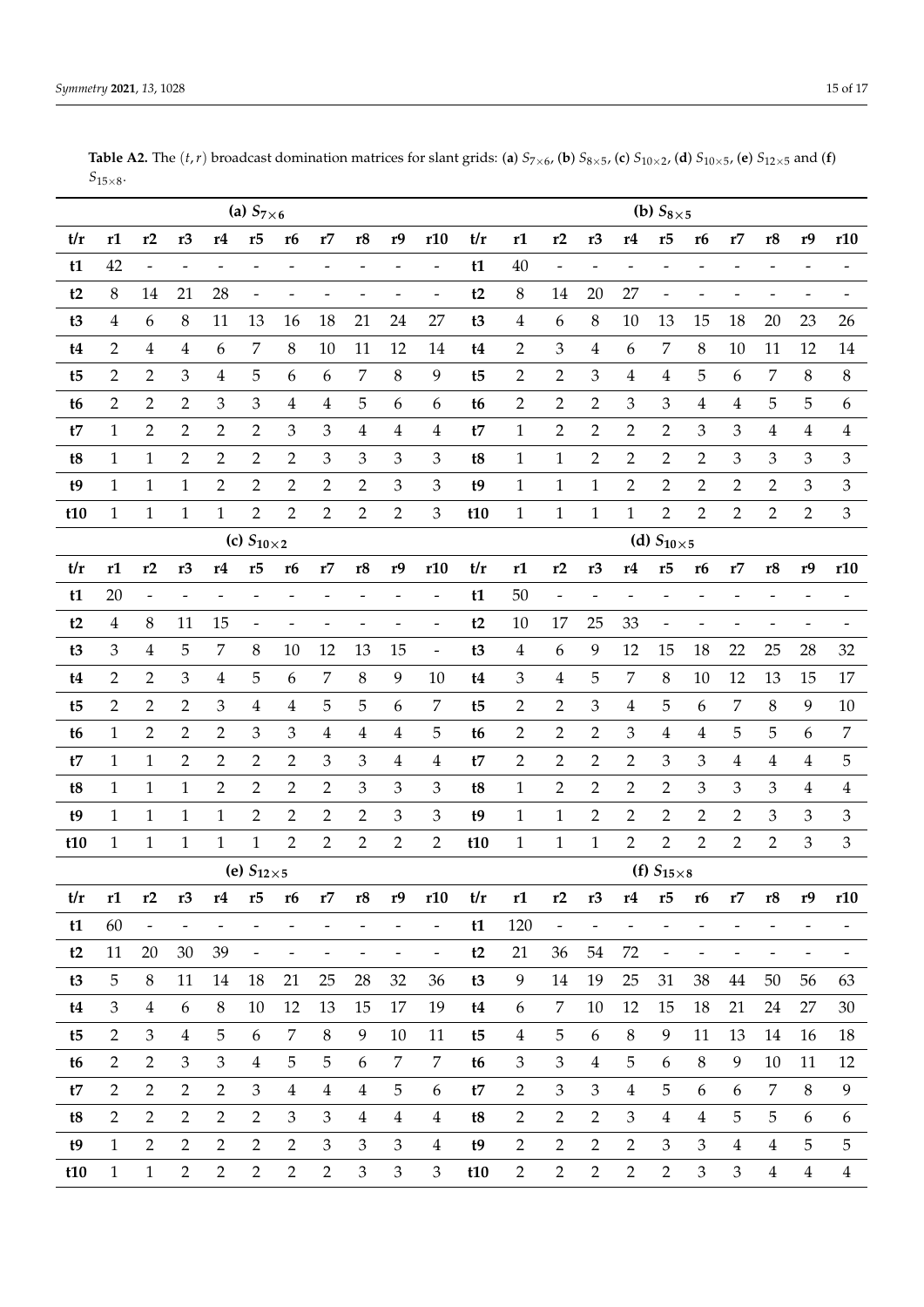*Symmetry* **2021**, 13, 1028 16 of 17

|                | (a) $K_{6\times 5}$     |                          |                          |                |                     |                              |                          |                         |                          |                              |                |                       |                          | (b) $K_{8\times 5}$ |                          |                     |                          |                          |                          |                          |                              |  |  |  |
|----------------|-------------------------|--------------------------|--------------------------|----------------|---------------------|------------------------------|--------------------------|-------------------------|--------------------------|------------------------------|----------------|-----------------------|--------------------------|---------------------|--------------------------|---------------------|--------------------------|--------------------------|--------------------------|--------------------------|------------------------------|--|--|--|
| t/r            | r1                      | r2                       | r <sub>3</sub>           | r4             | r5                  | r6                           | r7                       | r8                      | r9                       | r10                          | t/r            | r1                    | r2                       | r <sub>3</sub>      | r4                       | r5                  | r <sub>6</sub>           | r7                       | r8                       | r9                       | r10                          |  |  |  |
| t1             | 30                      | $\overline{\phantom{a}}$ | $\overline{\phantom{0}}$ |                |                     |                              |                          | -                       |                          | $\overline{a}$               | t1             | 40                    | $\overline{a}$           | $\overline{a}$      |                          | $\overline{a}$      |                          |                          |                          |                          |                              |  |  |  |
| t2             | $\overline{\mathbf{4}}$ | $\,8\,$                  | 14                       | 18             | 23                  |                              |                          |                         |                          | $\overline{a}$               | t2             | $\boldsymbol{6}$      | 12                       | 17                  | 22                       | 30                  | $\overline{\phantom{0}}$ |                          |                          |                          |                              |  |  |  |
| t3             | 2                       | $\overline{\mathbf{4}}$  | 6                        | 7              | 8                   | 10                           | 12                       | 14                      | 16                       | 18                           | t3             | $\overline{2}$        | $\overline{\mathbf{4}}$  | $\boldsymbol{6}$    | 8                        | 10                  | 12                       | 15                       | 17                       | 20                       | 22                           |  |  |  |
| t4             | 1                       | $\overline{2}$           | $\overline{2}$           | 3              | $\boldsymbol{4}$    | 5                            | 6                        | 6                       | $\,8\,$                  | 8                            | t4             | $\overline{2}$        | $\overline{2}$           | $\overline{4}$      | 4                        | 6                   | 6                        | 8                        | 8                        | 10                       | 10                           |  |  |  |
| t5             | 1                       | $\mathbf{1}$             | 2                        | 2              | $\overline{2}$      | 3                            | 3                        | $\overline{\mathbf{4}}$ | $\overline{\mathbf{4}}$  | 5                            | t <sub>5</sub> | $\mathbf{1}$          | $\overline{2}$           | $\overline{2}$      | 3                        | 4                   | 4                        | 5                        | 6                        | 6                        | 7                            |  |  |  |
| t <sub>6</sub> | 1                       | $\mathbf{1}$             | $\mathbf{1}$             | $\overline{2}$ | $\overline{2}$      | $\overline{2}$               | $\overline{2}$           | 3                       | 3                        | 3                            | t6             | $\mathbf{1}$          | $\mathbf{1}$             | $\overline{2}$      | 2                        | 2                   | 3                        | 3                        | $\overline{4}$           | $\overline{4}$           | $\overline{4}$               |  |  |  |
| t7             | $\mathbf{1}$            | $\mathbf{1}$             | $\mathbf{1}$             | $\mathbf{1}$   | $\overline{2}$      | 2                            | $\overline{2}$           | 2                       | 2                        | 3                            | t7             | $\mathbf{1}$          | $\mathbf{1}$             | $\mathbf{1}$        | 2                        | 2                   | 2                        | $\overline{2}$           | 3                        | 3                        | $\mathfrak{Z}$               |  |  |  |
| t8             | 1                       | $\mathbf{1}$             | $\mathbf{1}$             | $\mathbf{1}$   | $\mathbf{1}$        | $\sqrt{2}$                   | $\overline{2}$           | $\overline{2}$          | $\overline{2}$           | $\overline{2}$               | t8             | $\mathbf{1}$          | $\mathbf{1}$             | $\mathbf{1}$        | $\mathbf{1}$             | $\overline{2}$      | $\overline{2}$           | $\overline{2}$           | $\overline{2}$           | $\overline{2}$           | $\mathfrak{Z}$               |  |  |  |
| t9             | 1                       | $\mathbf{1}$             | $\mathbf{1}$             | $\mathbf{1}$   | $\mathbf{1}$        | $\mathbf{1}$                 | $\overline{2}$           | $\overline{2}$          | $\overline{2}$           | $\overline{2}$               | t9             | $\mathbf{1}$          | $\mathbf{1}$             | $\mathbf{1}$        | $\mathbf{1}$             | $\mathbf{1}$        | 2                        | $\overline{2}$           | $\overline{2}$           | $\overline{2}$           | $\mathbf{2}$                 |  |  |  |
| t10            | $\mathbf{1}$            | $\mathbf{1}$             | $\mathbf{1}$             | $\mathbf{1}$   | $\mathbf{1}$        | $\mathbf{1}$                 | $\mathbf{1}$             | $\overline{2}$          | $\overline{2}$           | $\overline{2}$               | t10            | $\mathbf{1}$          | $\mathbf{1}$             | $\mathbf{1}$        | $\mathbf{1}$             | $\mathbf{1}$        | $\mathbf{1}$             | $\overline{2}$           | 2                        | $\overline{2}$           | $\overline{2}$               |  |  |  |
|                | (c) $K_{10\times 5}$    |                          |                          |                |                     |                              |                          |                         |                          |                              |                |                       |                          |                     |                          | (d) $K_{10\times6}$ |                          |                          |                          |                          |                              |  |  |  |
|                | r1                      | r2                       | r3                       | r4             | r5                  | <b>r6</b>                    | r7                       | r8                      | r9                       | r10                          | t/r            | r1                    | r2                       | r3                  | r4                       | r5                  | <b>r6</b>                | r7                       | r <sup>8</sup>           | r9                       | r10                          |  |  |  |
| t1             | 50                      | $\overline{\phantom{a}}$ |                          |                |                     |                              |                          |                         |                          | $\overline{a}$               | t1             | 60                    | $\overline{\phantom{0}}$ | $\overline{a}$      |                          | $\overline{a}$      |                          |                          |                          |                          |                              |  |  |  |
| t2             | 8                       | 15                       | 21                       | 27             | 36                  |                              |                          |                         |                          | $\overline{a}$               | t2             | $\,8\,$               | 16                       | 24                  | 32                       | 42                  | $\overline{a}$           |                          |                          |                          |                              |  |  |  |
| t3             | $\overline{2}$          | 5                        | 8                        | 10             | 12                  | 15                           | 18                       | 20                      | 23                       | 26                           | t3             | $\overline{4}$        | 6                        | 9                   | 12                       | 15                  | 18                       | 20                       | 23                       | 26                       | 28                           |  |  |  |
| t4             | 2                       | $\overline{2}$           | $\overline{4}$           | 4              | 6                   | 7                            | $8\,$                    | 9                       | 10                       | 12                           | t4             | $\overline{2}$        | $\overline{\mathbf{4}}$  | $\overline{4}$      | 6                        | $\,8\,$             | 8                        | 10                       | 12                       | 13                       | 14                           |  |  |  |
| t5             | 2                       | $\overline{2}$           | $\overline{2}$           | 4              | $\overline{4}$      | $\overline{\mathbf{4}}$      | 6                        | 6                       | 6                        | $\,8\,$                      | t <sub>5</sub> | $\overline{2}$        | $\overline{2}$           | 4                   | 4                        | $\overline{4}$      | 6                        | 6                        | 8                        | 8                        | $8\,$                        |  |  |  |
| t <sub>6</sub> | $\mathbf{1}$            | $\overline{2}$           | $\overline{2}$           | $\overline{2}$ | $\mathfrak{Z}$      | $\overline{4}$               | $\overline{\mathbf{4}}$  | $\overline{4}$          | 5                        | 6                            | t6             | $\mathbf{1}$          | $\overline{2}$           | $\overline{2}$      | 3                        | 4                   | 4                        | $\overline{\mathbf{4}}$  | 5                        | 6                        | 6                            |  |  |  |
| t7             | 1                       | $\mathbf{1}$             | $\overline{2}$           | $\overline{2}$ | $\overline{2}$      | $\mathfrak{Z}$               | 3                        | $\overline{\mathbf{4}}$ | $\overline{\mathbf{4}}$  | $\overline{4}$               | t7             | $\mathbf{1}$          | $\mathbf{1}$             | $\overline{2}$      | 2                        | $\overline{2}$      | 3                        | $\mathfrak{Z}$           | $\boldsymbol{4}$         | 4                        | $\overline{4}$               |  |  |  |
| t8             | 1                       | $\mathbf{1}$             | $\mathbf{1}$             | 2              | $\overline{2}$      | $\overline{2}$               | $\overline{2}$           | 3                       | 3                        | 3                            | t8             | $\mathbf{1}$          | $\mathbf{1}$             | $\mathbf{1}$        | 2                        | $\overline{2}$      | $\overline{2}$           | $\overline{2}$           | 3                        | 3                        | $\mathfrak{Z}$               |  |  |  |
| t9             | 1                       | $\mathbf{1}$             | $\mathbf{1}$             | $\mathbf{1}$   | $\overline{2}$      | $\overline{2}$               | $\overline{2}$           | $\overline{2}$          | $\overline{2}$           | 3                            | t9             | $\mathbf{1}$          | $\mathbf{1}$             | $\mathbf{1}$        | $\mathbf{1}$             | $\overline{2}$      | $\overline{2}$           | $\overline{2}$           | $\overline{2}$           | $\overline{2}$           | $\mathfrak{Z}$               |  |  |  |
| t10            | $\mathbf{1}$            | $\,1$                    | $\mathbf{1}$             | $\mathbf{1}$   | $\mathbf{1}$        | $\overline{2}$               | $\overline{2}$           | $\overline{2}$          | $\overline{2}$           | $\overline{2}$               | t10            | $1\,$                 | $\mathbf{1}$             | $\mathbf{1}$        | $\mathbf{1}$             | $\mathbf{1}$        | $\overline{2}$           | $\overline{2}$           | $\overline{2}$           | $\overline{2}$           | $\overline{2}$               |  |  |  |
|                |                         |                          |                          |                | (e) $K_{10\times7}$ |                              |                          |                         |                          |                              |                | (f) $K_{10\times 10}$ |                          |                     |                          |                     |                          |                          |                          |                          |                              |  |  |  |
| t/r            | r1                      | r2                       | r <sub>3</sub>           | r4             | r5                  | <b>r6</b>                    | r7                       | r8                      | r9                       | r10                          | t/r            | r1                    | r2                       | r3                  | $\mathbf{r4}$            | r5                  | <b>r6</b>                | r7                       | r8                       | r9                       | r10                          |  |  |  |
| t1             | 70                      | $\blacksquare$           | $\overline{\phantom{a}}$ | $\frac{1}{2}$  | $\blacksquare$      | $\qquad \qquad \blacksquare$ | $\overline{\phantom{0}}$ |                         | $\overline{\phantom{0}}$ | $\blacksquare$               | t1             | 100                   | $\overline{\phantom{a}}$ | $\blacksquare$      | $\overline{\phantom{a}}$ | $\blacksquare$      | $\overline{\phantom{0}}$ | $\overline{a}$           |                          |                          |                              |  |  |  |
| t2             | 12                      | 20                       | 28                       | 36             | 48                  | $\overline{\phantom{0}}$     | ÷,                       | $\blacksquare$          | $\overline{\phantom{0}}$ | $\qquad \qquad \blacksquare$ | t2             | 16                    | 28                       | 39                  | 50                       | 64                  | $\blacksquare$           | $\overline{\phantom{a}}$ | $\overline{\phantom{a}}$ | $\overline{\phantom{a}}$ | $\qquad \qquad \blacksquare$ |  |  |  |
| t3             | $\overline{4}$          | 6                        | $10\,$                   | 12             | 16                  | 19                           | 22                       | 25                      | 28                       | 32                           | t3             | $\overline{4}$        | 9                        | 13                  | 18                       | 22                  | 26                       | 30                       | 34                       | 39                       | $44\,$                       |  |  |  |
| t4             | 2                       | $\overline{4}$           | 5                        | 7              | 8                   | 10                           | 12                       | 13                      | 15                       | 16                           | t4             | $\overline{4}$        | $\overline{4}$           | 6                   | 8                        | 10                  | 12                       | 14                       | 16                       | 18                       | 20                           |  |  |  |
| t5             | 2                       | $\overline{2}$           | $\overline{4}$           | $\overline{4}$ | 6                   | $\boldsymbol{6}$             | 7                        | $8\,$                   | 9                        | 10                           | t5             | $\overline{4}$        | $\overline{4}$           | $\overline{4}$      | $\boldsymbol{6}$         | 7                   | $\,8\,$                  | 8                        | 10                       | 12                       | 12                           |  |  |  |
| t6             | 1                       | $\overline{2}$           | $\overline{2}$           | 3              | $\overline{4}$      | $\overline{4}$               | 5                        | 6                       | 6                        | 7                            | t <sub>6</sub> | $\mathbf{1}$          | $\overline{2}$           | $\mathfrak{Z}$      | $\overline{4}$           | $\overline{4}$      | 5                        | 6                        | 7                        | $\,8$                    | $\, 8$                       |  |  |  |
| t7             | $\mathbf{1}$            | $\mathbf{1}$             | $\overline{2}$           | $\overline{2}$ | $\mathbf{2}$        | $\mathfrak{Z}$               | 3                        | $\overline{4}$          | $\overline{4}$           | $\overline{4}$               | t7             | $\mathbf{1}$          | $\mathbf{1}$             | $\mathbf{2}$        | $\overline{2}$           | $\mathfrak{Z}$      | $\mathfrak 3$            | $\overline{4}$           | $\overline{4}$           | $\overline{4}$           | $\overline{5}$               |  |  |  |
| t8             | 1                       | $\mathbf{1}$             | $\mathbf{1}$             | $\overline{2}$ | $\overline{2}$      | $\overline{2}$               | $\overline{2}$           | 3                       | 3                        | 3                            | t8             | $\mathbf{1}$          | $\mathbf{1}$             | $\mathbf{1}$        | $\overline{2}$           | 2                   | $\overline{2}$           | $\mathfrak{Z}$           | 3                        | 3                        | $\overline{4}$               |  |  |  |
| t9             | $\mathbf{1}$            | $\mathbf{1}$             | $\mathbf{1}$             | $\mathbf{1}$   | $\mathbf{2}$        | $\mathbf{2}$                 | $\mathbf{2}$             | $\overline{2}$          | $\mathbf{2}$             | $\mathfrak{Z}$               | t9             | $\mathbf{1}$          | $\mathbf{1}$             | $\mathbf{1}$        | $\mathbf{1}$             | $\mathbf{2}$        | $\overline{2}$           | $\sqrt{2}$               | $\overline{2}$           | 3                        | $\mathfrak{Z}$               |  |  |  |
| t10            | $\mathbf{1}$            | $\mathbf{1}$             | $\mathbf{1}$             | $\mathbf{1}$   | $\mathbf{1}$        | $\overline{2}$               | $\overline{2}$           | $\overline{2}$          | $\overline{2}$           | $\overline{2}$               | t10            | $\mathbf{1}$          | $\mathbf{1}$             | $\mathbf{1}$        | $\mathbf{1}$             | $\mathbf{1}$        | 2                        | 2                        | $\overline{2}$           | $\overline{2}$           | $\overline{2}$               |  |  |  |

**Table A3.** The  $(t, r)$  broadcast domination matrices for king's grid graphs: (**a**)  $K_{6\times5}$ , (**b**)  $K_{8\times5}$ , (**c**)  $K_{10\times5}$ , (**d**)  $K_{10\times6}$ , (**e**)  $K_{10\times7}$ and (**f**)  $K_{10 \times 10}$ .